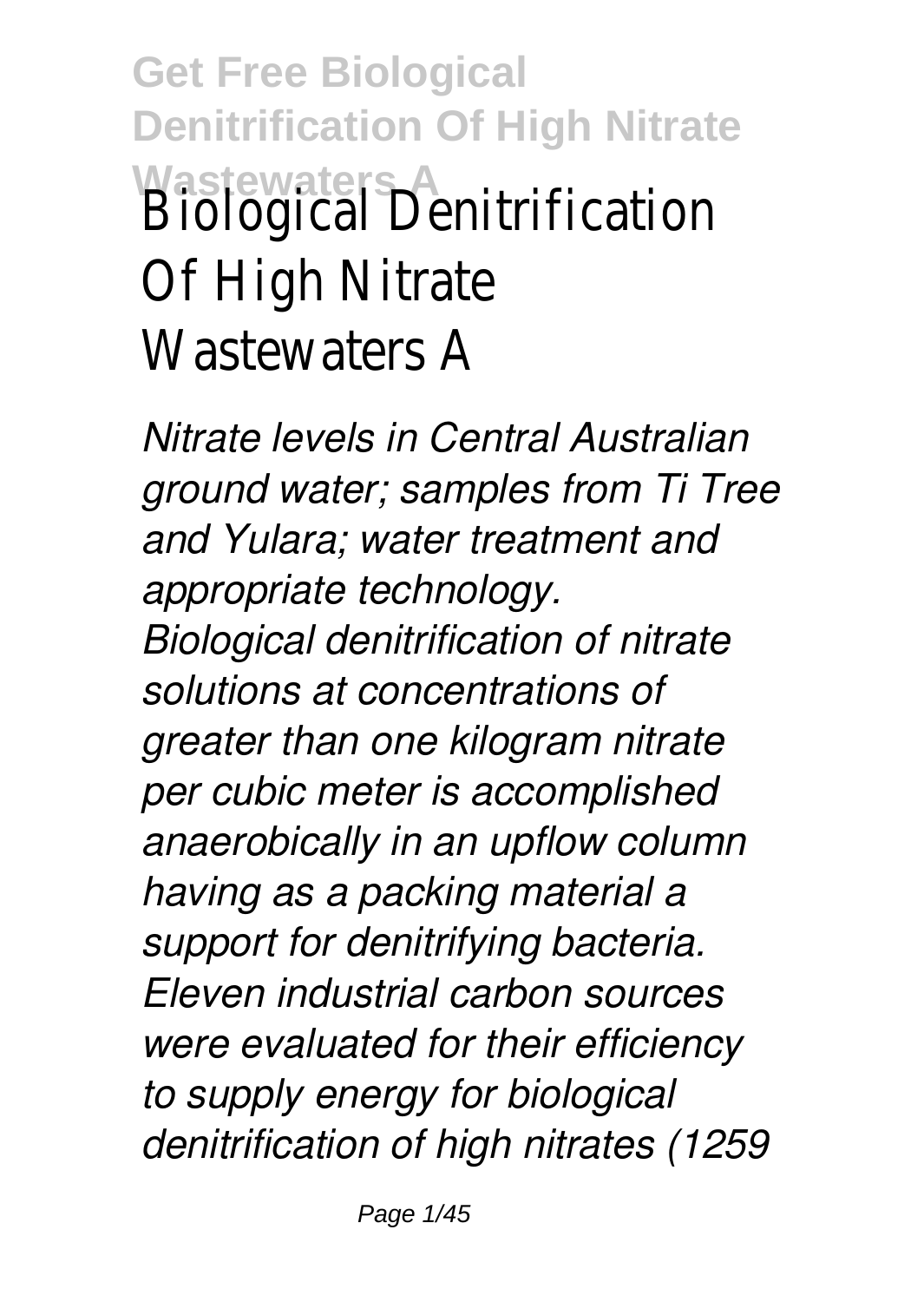**Get Free Biological Denitrification Of High Nitrate Wastewaters A** *mg/liter) in a single-stage continuous flow fermenter. The determination of relative efficiency was the minimum C/N ratio (grams of carbon to grams of nitrogen) necessary to achieve at least 95 percent denitrification and 90 percent total organic carbon (TOC) removal. Methanol was the most efficient carbon source evaluated, while sweet whey, corn steep liquor, acid whey and soluble potato solids followed in order of decreasing efficiency. Three of the carbon sources failed to achieve the 90 percent reduction in TOC. Sewage sludge was unusable due to lack of available carbon. This order of efficiency may change once other factors are considered*

Page 2/45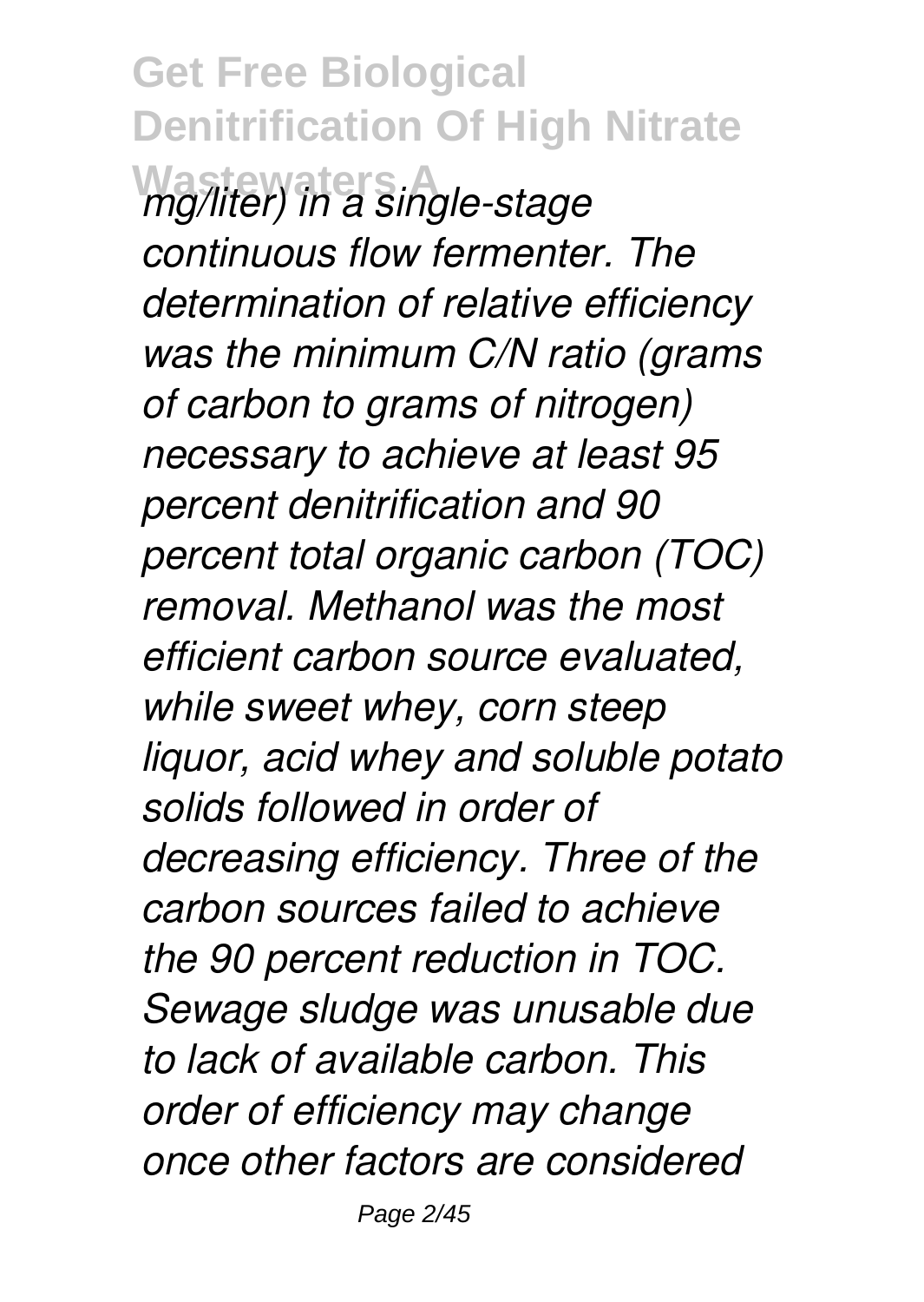**Get Free Biological Denitrification Of High Nitrate Wastewaters A** *such as cost of carbon source, transportation costs, handling costs, availability, and other factors. In the treatment of nitrate contaminated munitions process waters the use of alternate carbon sources will be needed not only for biological nitrate reduction but also for the biological cometabolism of many of the munition compounds themselves. Biological Denitrification of High*

*Nitrate Industrial Streams Proceedings of the Conference on Nitrogen as a Water Pollutant Nitrogen in the Marine Environment Aerobic Granular Sludge Selected Irrigation Return Flow Quality Abstracts 1968-1969* Nitrification and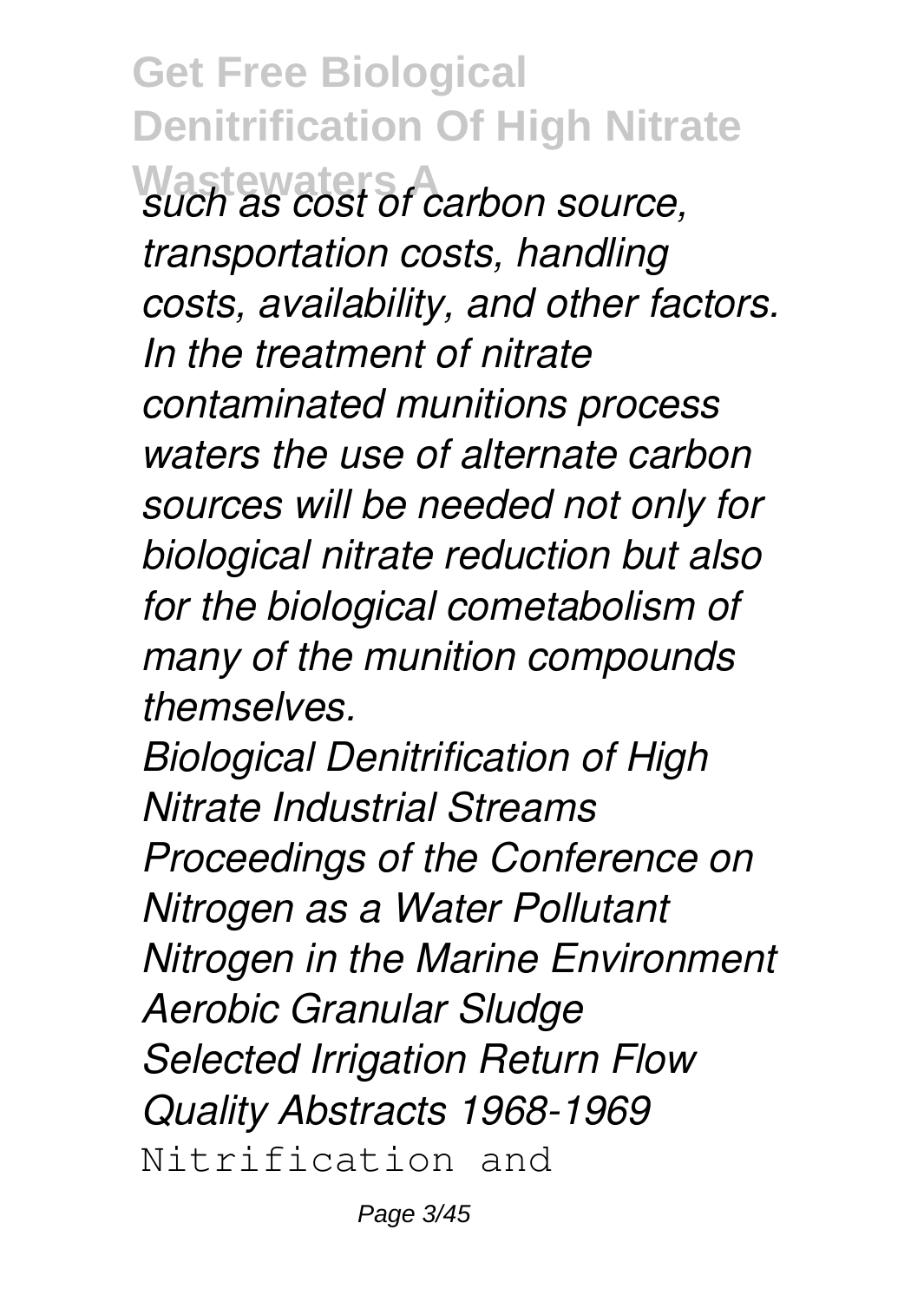**Get Free Biological Denitrification Of High Nitrate** Wastewaters A<sub>ion are</sub> essential processes for aquatic ecological system and vital for human health. While ammonia is applied for disinfection together with chlorine to produce chloramine, excessive ammonia may cause nitrification and bacteria growth in water transmission pipeline. Since excessive discharge may cause eutrophication and deterioration of aquatic system, nitrate is regulated for wastewater discharge in sensitive areas. Further, nitrate needs to be monitored and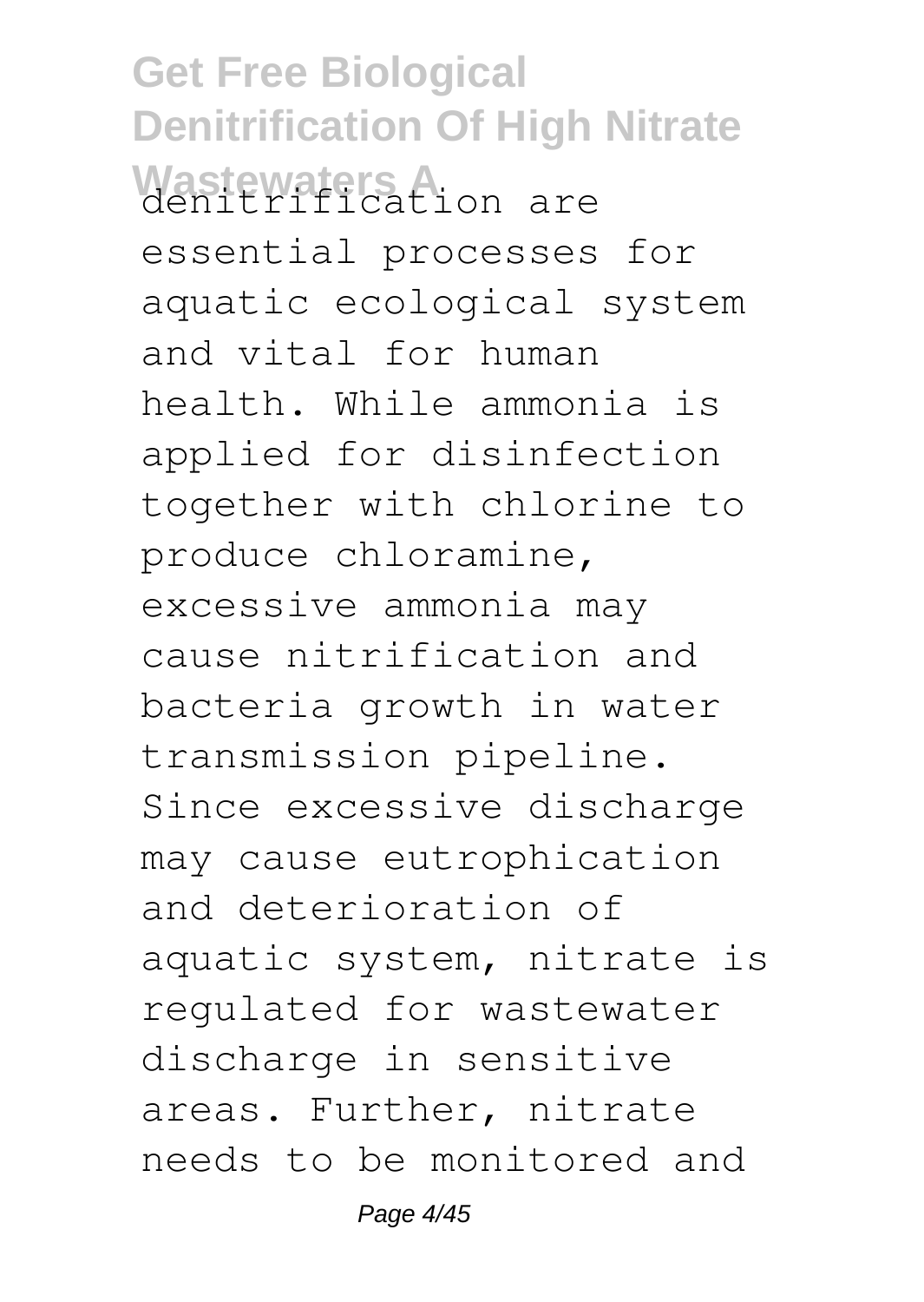**Get Free Biological Denitrification Of High Nitrate** Wastewated in drinking water treatment to protect against methemoglobinemia in bottle-fed infants. This edited volume comprises the proceedings of ICACE-2015. In the recent past Chemical Engineering as a discipline has been diversifying into several frontier areas and this volume addresses the advances in core Chemical Engineering as well as allied fields. The contents of this volume focus on energy and environmental applications of chemical engineering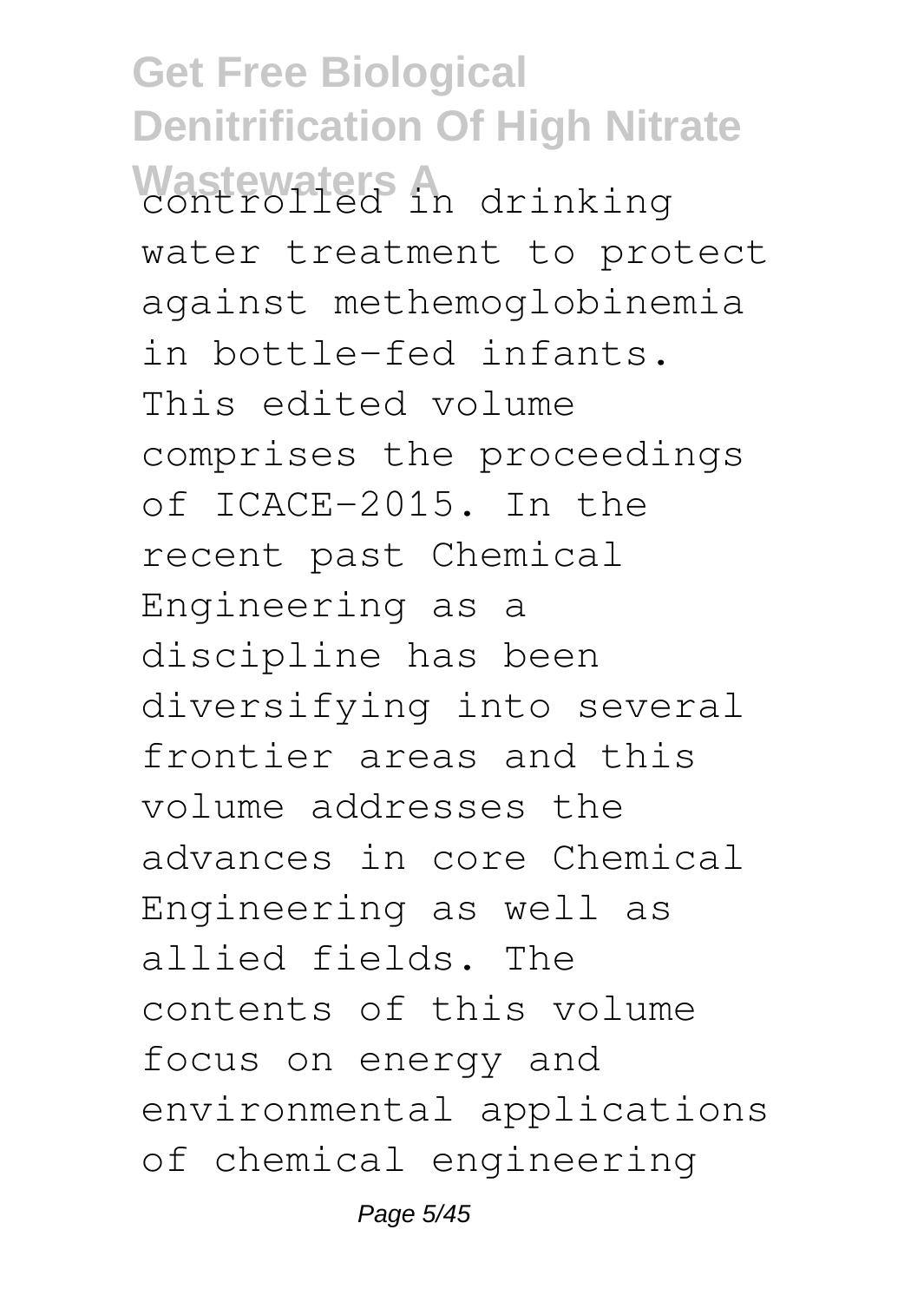**Get Free Biological Denitrification Of High Nitrate** Wastewaters A on materials science aspects of chemical engineering. This book will be useful to researchers, students, and professionals, particularly those working on interdisciplinary applications of Chemical Engineering problems. Proceedings of the Conference on Nitrogen as a Water Pollutant Biological Denitrification of High Nitrate Ground Water ERDA Energy Research Abstracts Materials, Energy and Environment Engineering

Page 6/45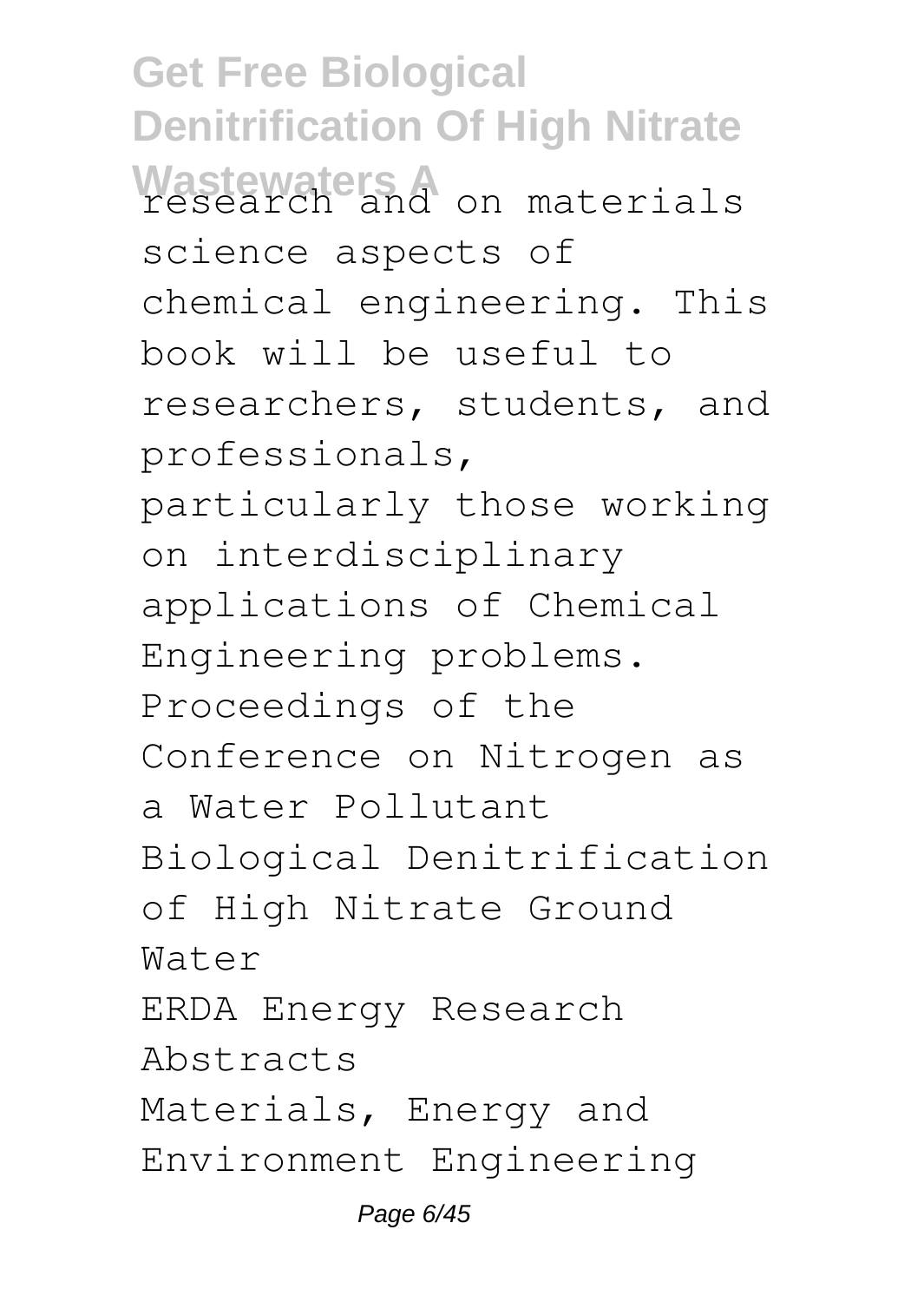**Get Free Biological Denitrification Of High Nitrate Wastewaters A** Biology of the Nitrogen Cycle *With Africa's water resources constantly threatened by an increasing population and the resultant rise in water demand, together with the stresses of water use for various activities, desertification, climate change, and other interventions in the water cycle by man, it is vital that the water resources in arid and semi-arid regions are* Page 7/45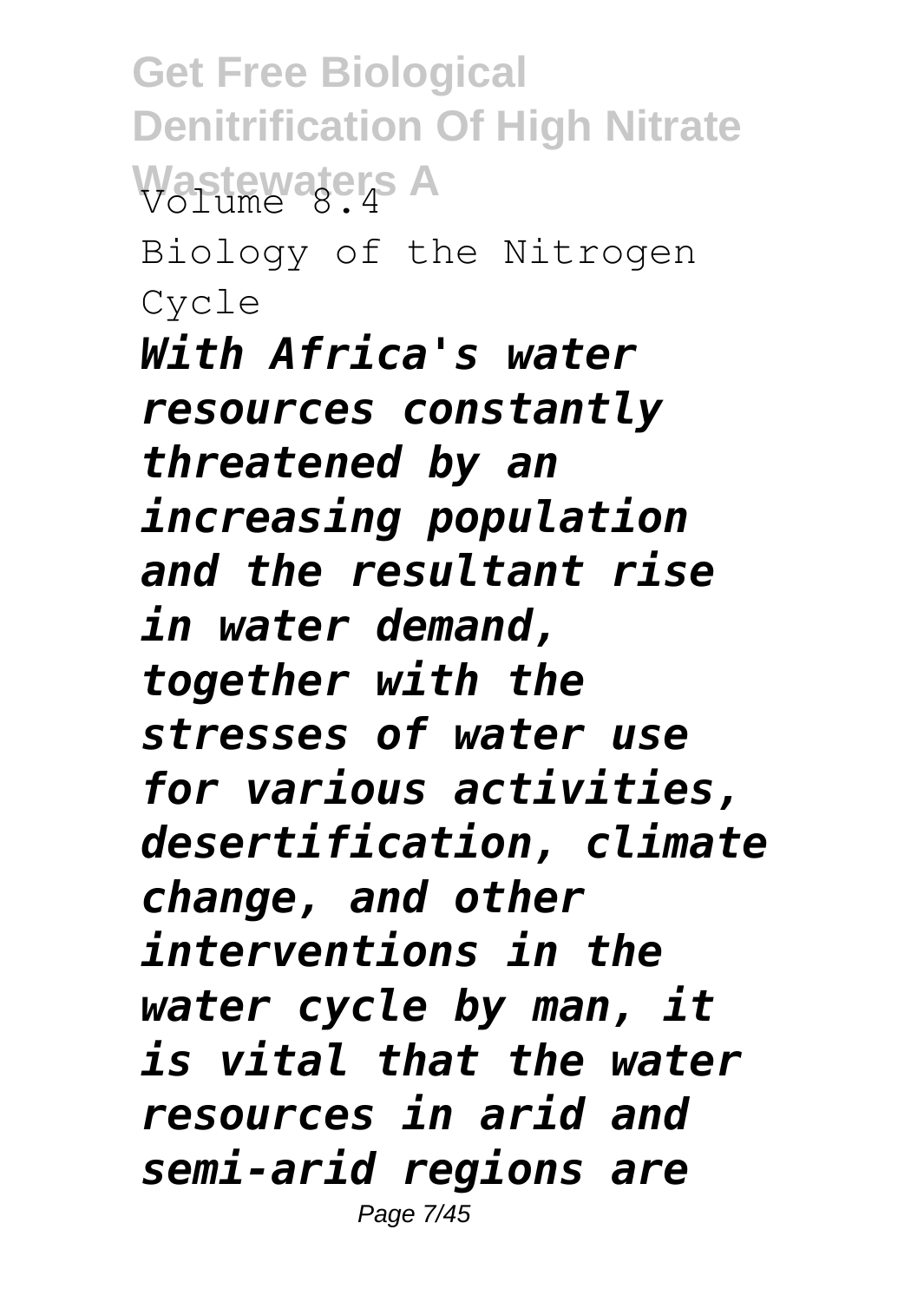**Get Free Biological Denitrification Of High Nitrate Wastewaters A** *developed a*

*Slow sand filtration is typically cited as being the first "engineered" process in drinkingwater treatment. Proven modifications to the conventional slow sand filtration process, the awareness of induced biological activity in riverbank filtration systems, and the growth of oxidant-induced biological removals in more rapid-rate filters (e.g. biological activated carbon) demonstrate the* Page 8/45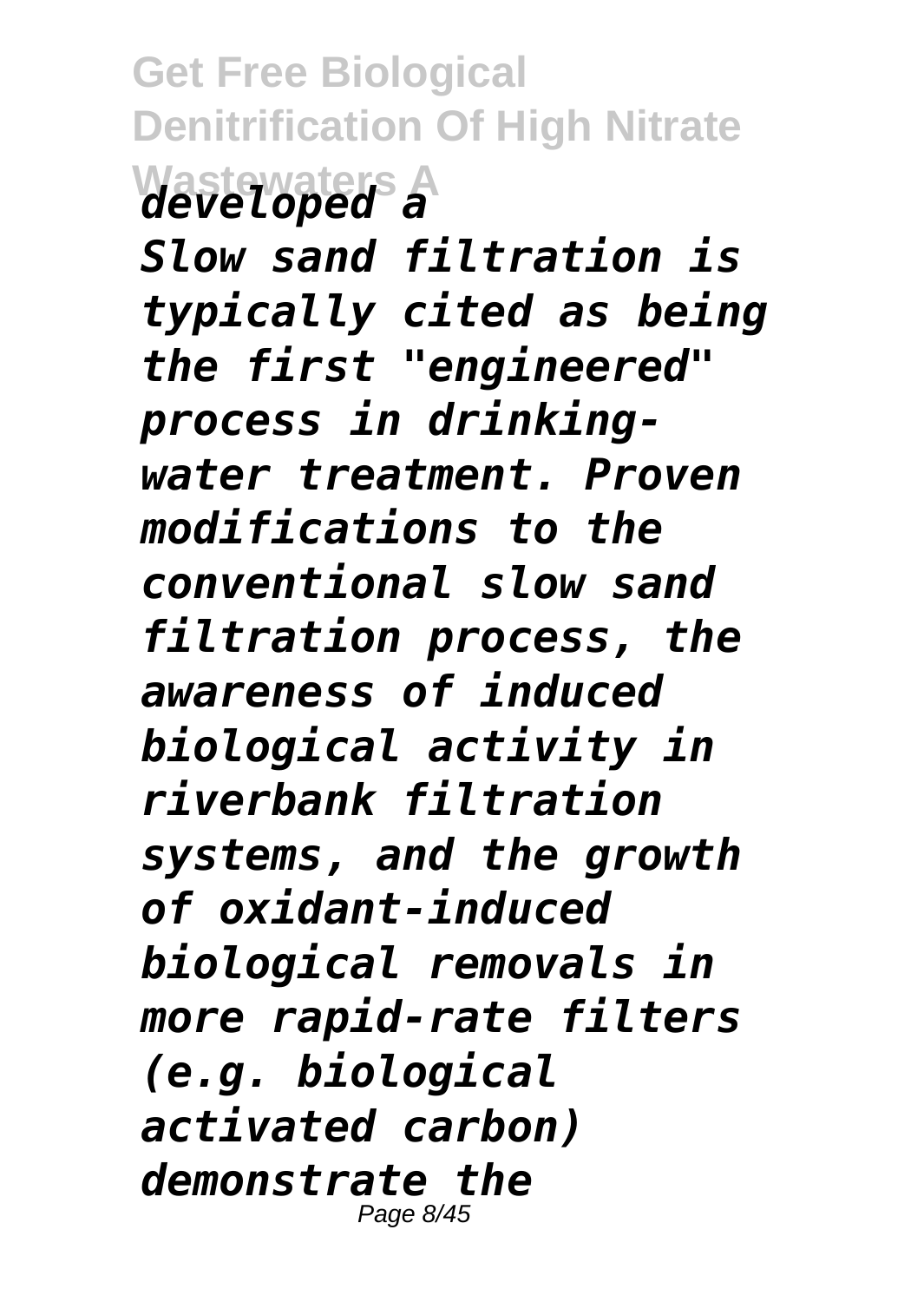**Get Free Biological Denitrification Of High Nitrate Wastewaters A** *renaissance of biofiltration as a treatment process that remains viable for both small, rural communities and major cities. Biofiltration is expected to become even more common in the future as efforts intensify to decrease the presence of diseasecausing microorganisms and disinfection byproducts in drinking water, to minimize microbial regrowth potential in distribution systems,* Page 9/45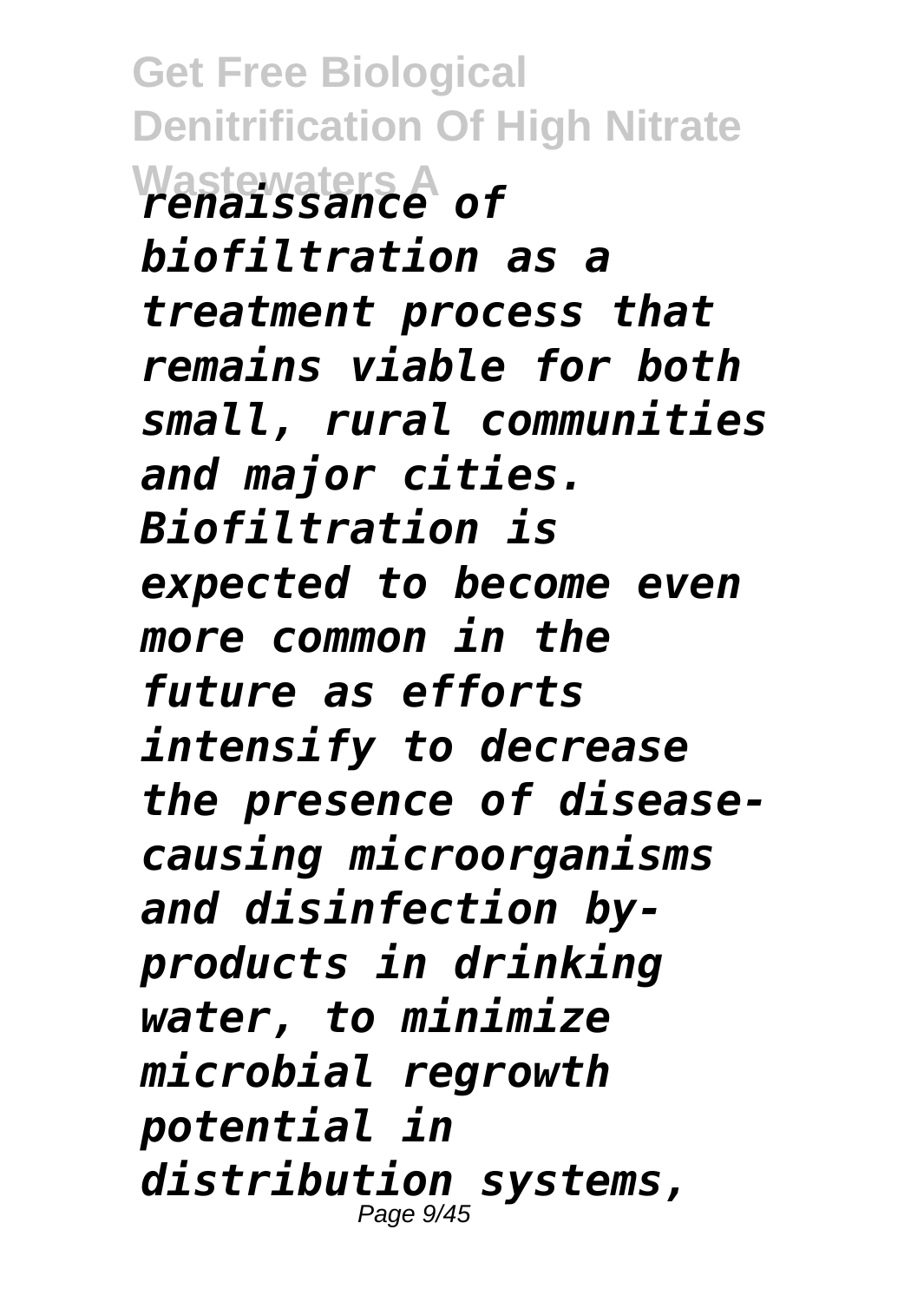**Get Free Biological Denitrification Of High Nitrate Wastewaters A** *and where operator skill levels are emphasized. Recent Progress in Slow Sand and Alternative Biofiltration Processes provides a state-of-theart assessment on a variety of biofiltration systems from studies conducted around the world. The authors collectively represent a perspective from 23 countries and include academics, biofiltration system users, designers, and manufacturers. It provides an up-to-date perspective on the* Page 10/45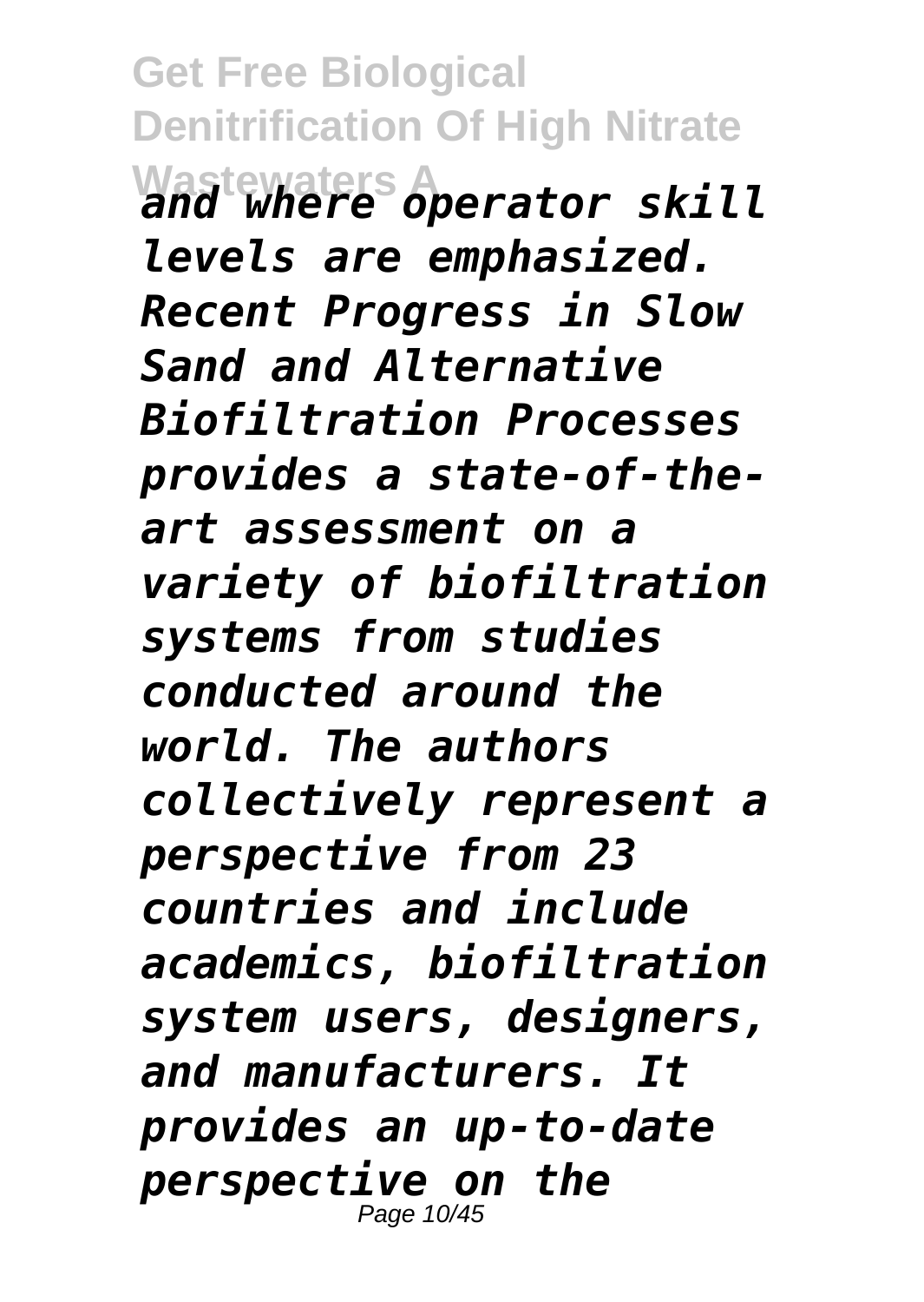**Get Free Biological Denitrification Of High Nitrate Wastewaters A** *physical, chemical, biological, and operational factors affecting the performance of slow sand filtration (SSF), riverbank filtration (RBF), soil-aquifer treatment (SAT), and biological activated carbon (BAC) processes. The main themes are: comparable overviews of biofiltration systems; slow sand filtration process behavior, treatment performance and process developments; and* Page 11/45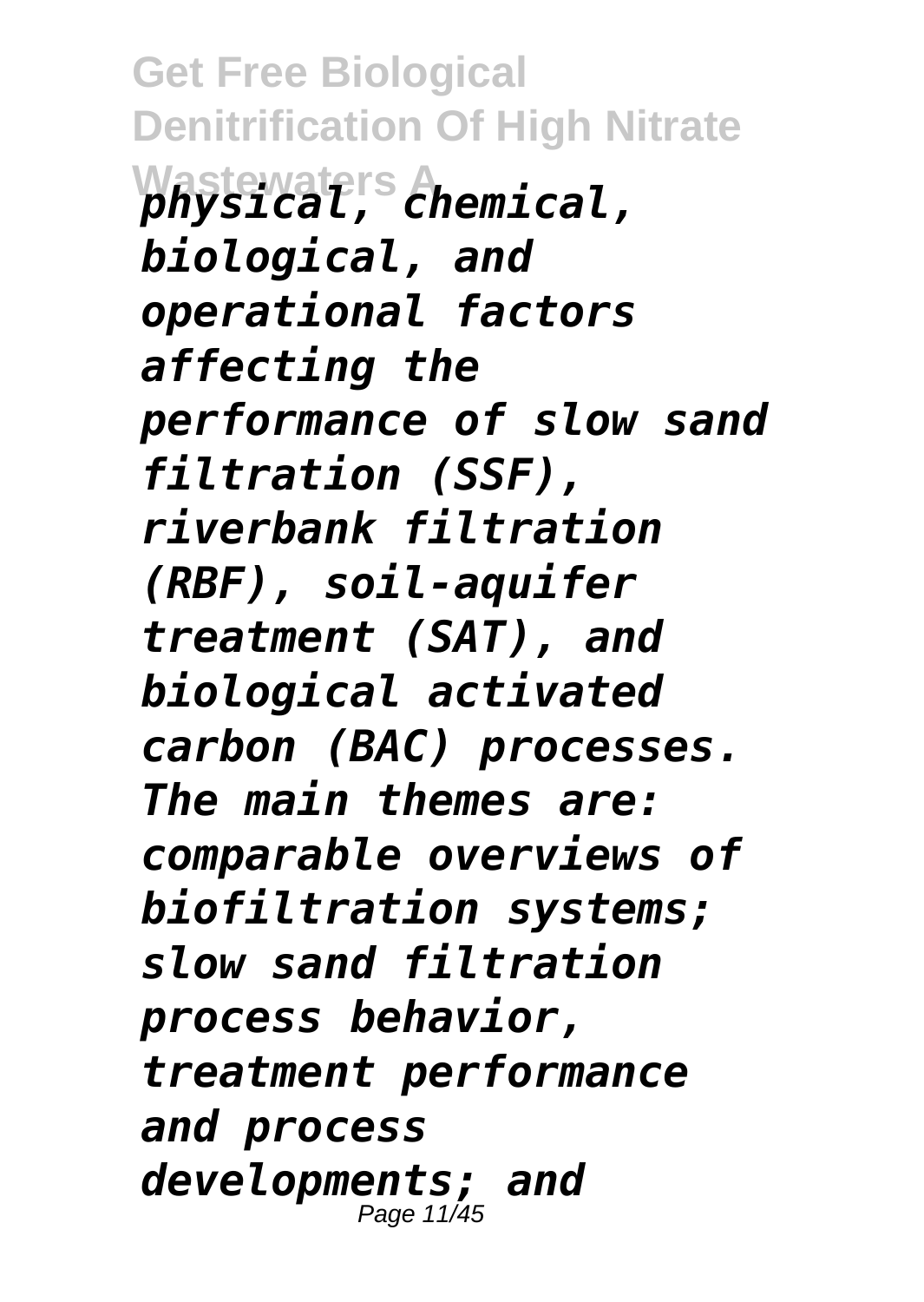**Get Free Biological Denitrification Of High Nitrate Wastewaters A** *alternative biofiltration process behaviors, treatment performances, and process developments. This time-saving book provides extensive coverage of all important aspects of nitrates in groundwater, ranging from prevention to problem assessment to remediation. It begins by highlighting the nitrogen cycle and related health concerns, providing both background information and a unique perspective* Page 12/45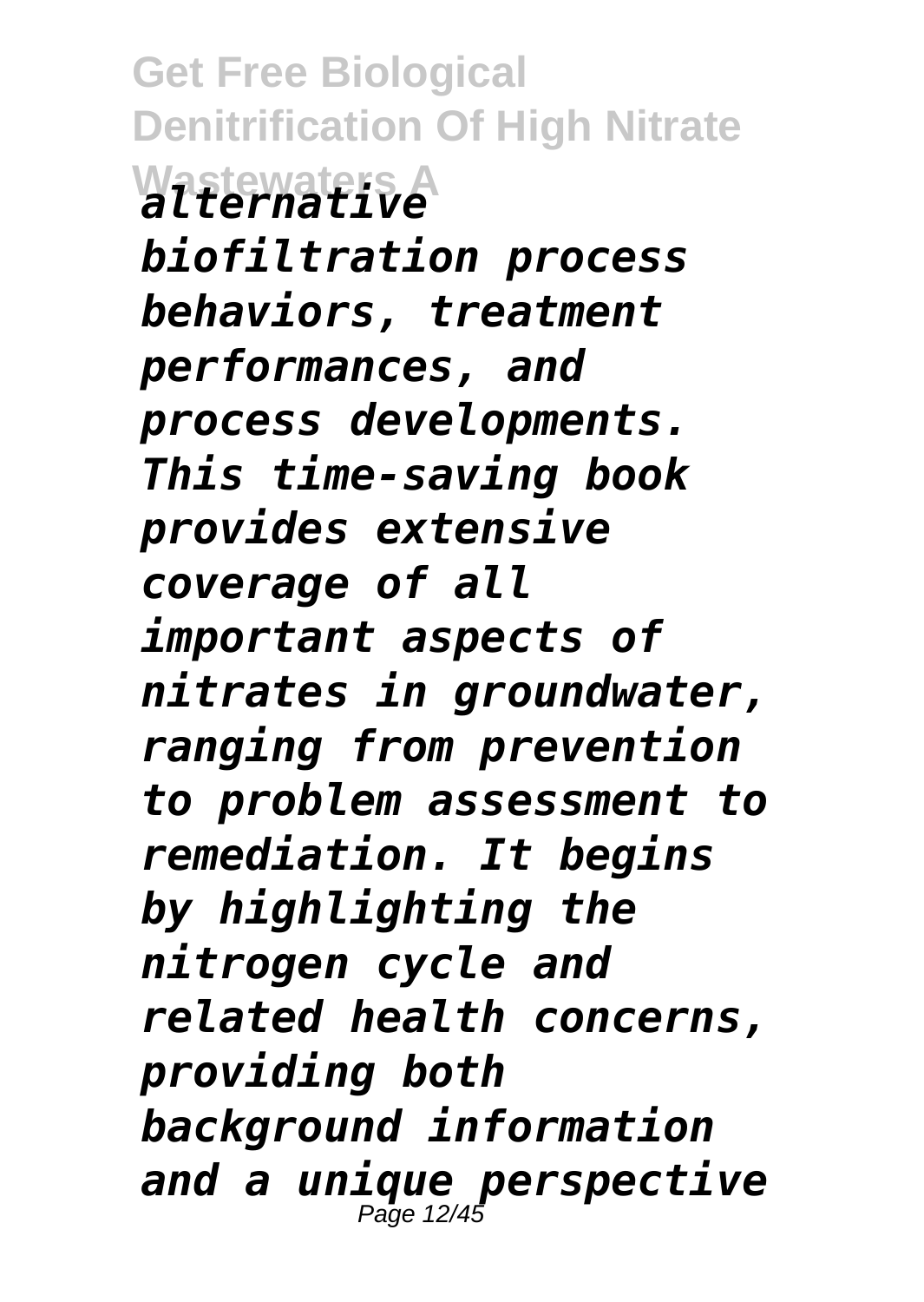**Get Free Biological Denitrification Of High Nitrate Wastewaters A** *on health issues. It then analyzes subsurface pr Technological, Educational, Business, Political Aspects Identification and Selection of Environmental Technologies for Use in Central and Eastern Europe Comparison of acetate and methanol as carbon sources for the biological denitrification of high nitrate wastewaters Denitrification-*Page 13/45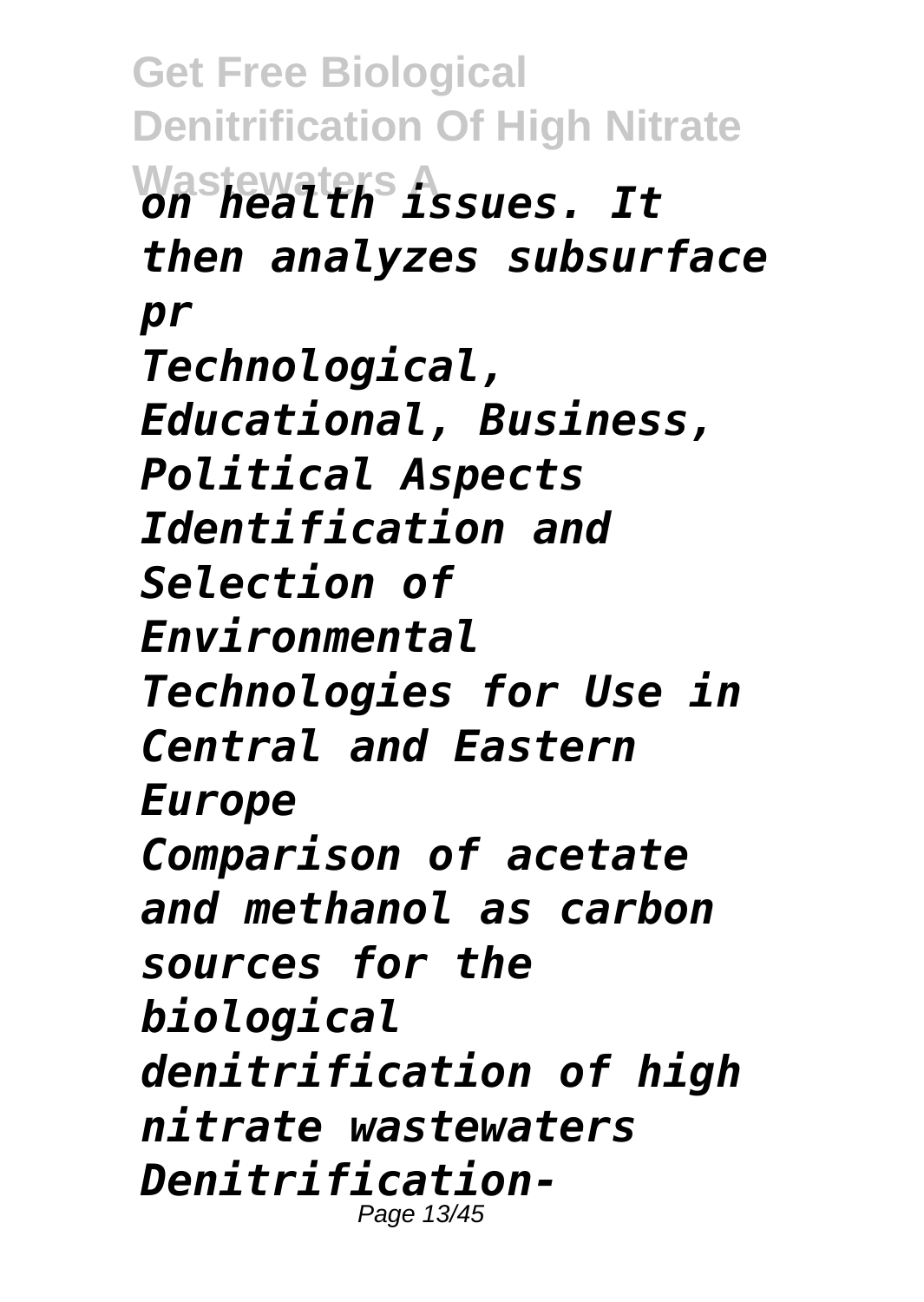**Get Free Biological Denitrification Of High Nitrate Wastewaters A** *Efficiencies of Alternate Carbon Sources Nitrification and Denitrification*

*Several health problems may be caused by excess nitrate in drinking water, the most important of which being methemoglobinemia, a potentially fatal disorder, in infants under six months of age. Many different parts of the world have been facing the problem of nitrate contaminated surface and groundwaters due in large part to excessive use of nitrate-based chemical fertilizers. In the Region of Waterloo, Ontario, Canada some groundwater sources have nitrate concentrations approaching the Health Canada and Ontario Ministry of the Environment maximum acceptable*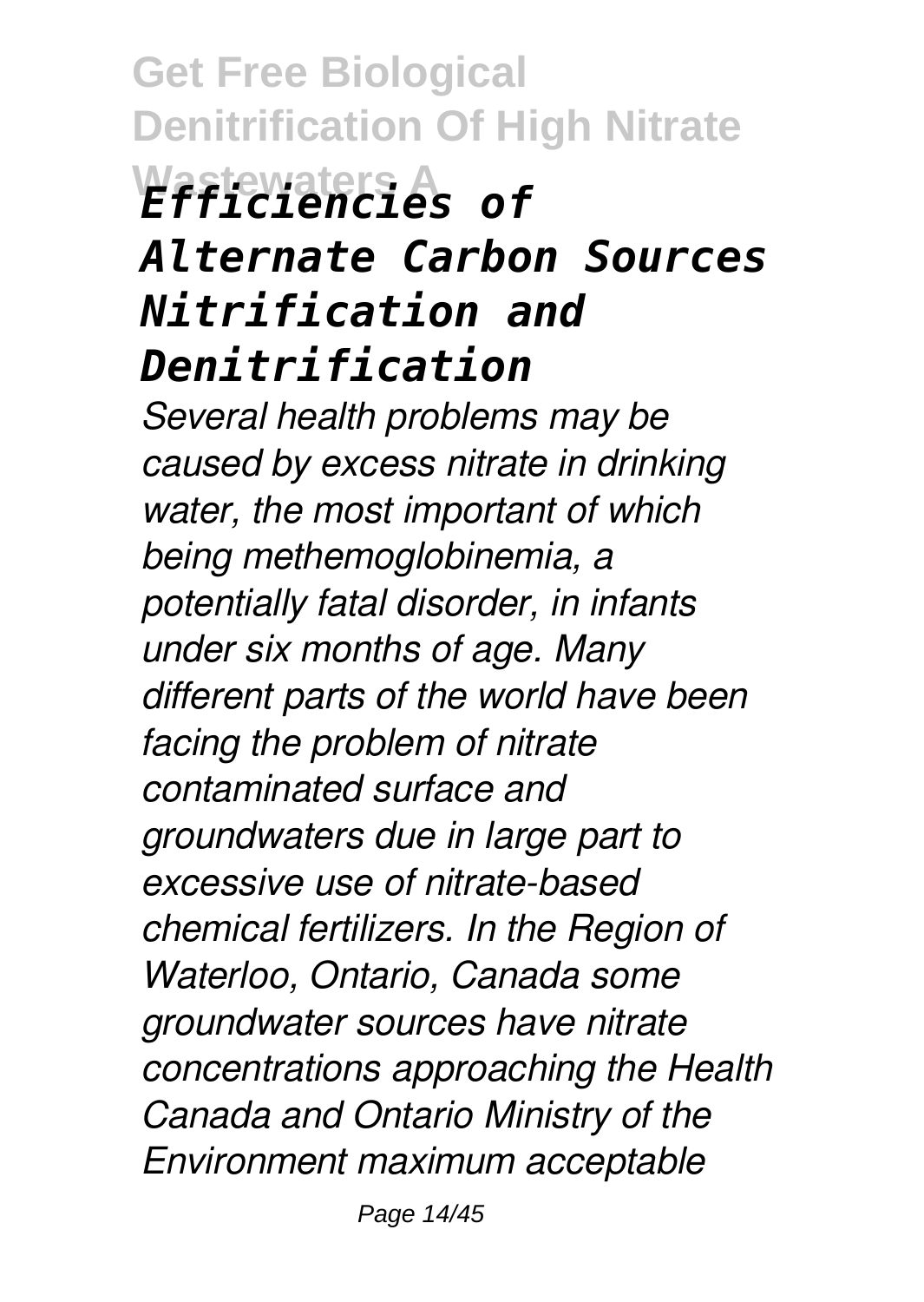**Wastewaters A** *concentration (MAC) of 10 mg NO3--N/L. Finding a practical and economical way to reduce nitrate concentrations in representative groundwater in the Region of Waterloo was the overall objective of this research. To achieve this goal, nitrate removal technologies including biological denitrification, ion exchange (IX), reverse osmosis (RO), electrodialysis (ED), and chemical denitrification were reviewed and compared. IX and RO were found to be the most promising technologies for nitrate removal. They have also been approved by the United States Environmental Protection Agency (USEPA) as Best Available Technologies (BAT). To investigate the feasibility of IX and RO for nitrate removal from representative groundwater in the Region of Waterloo,* Page 15/45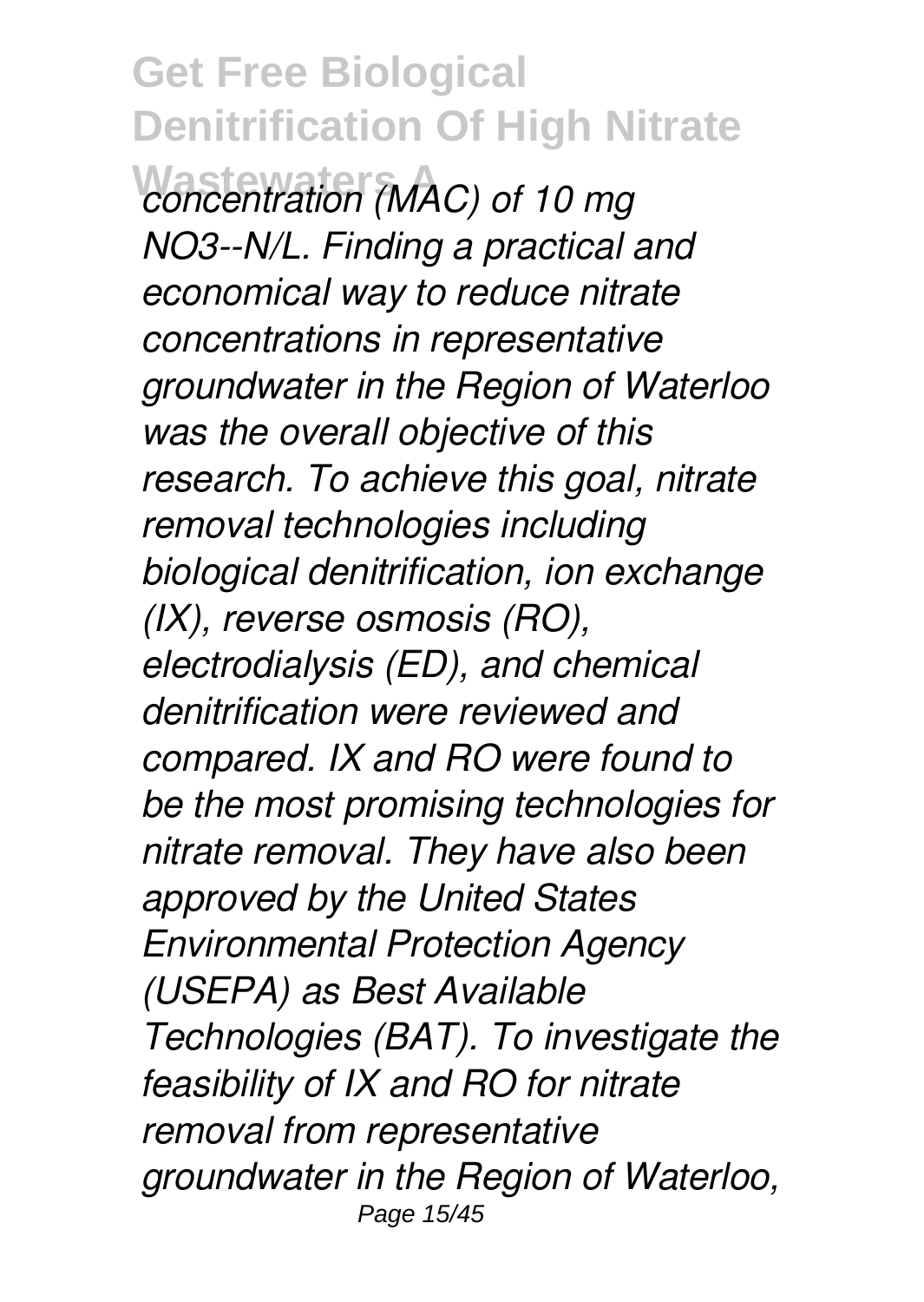**Wastewaters A** *bench-scale experiments were conducted and compared. These technologies could be considered for application at full- or point-of-use (POU)-scale. Decision support assistance for the selection of the appropriate technology for different technical and economical conditions is provided as an outcome of this work. Two nitrate-selective ion exchange resins (Dowex NSR-1 and Purolite® A-520E), two non-selective resins (Purolite® A-300E and Amberlite® IRA400 Cl), and a commerciallyavailable RO POU device (Culligan® Aqua-Cleer® model RO30), which included a particle filter and a carbon block, were tested with deionized water and real groundwater.\* IX results confirmed that production time before resin exhaustion was influenced by operating conditions, specifically bed* Page 16/45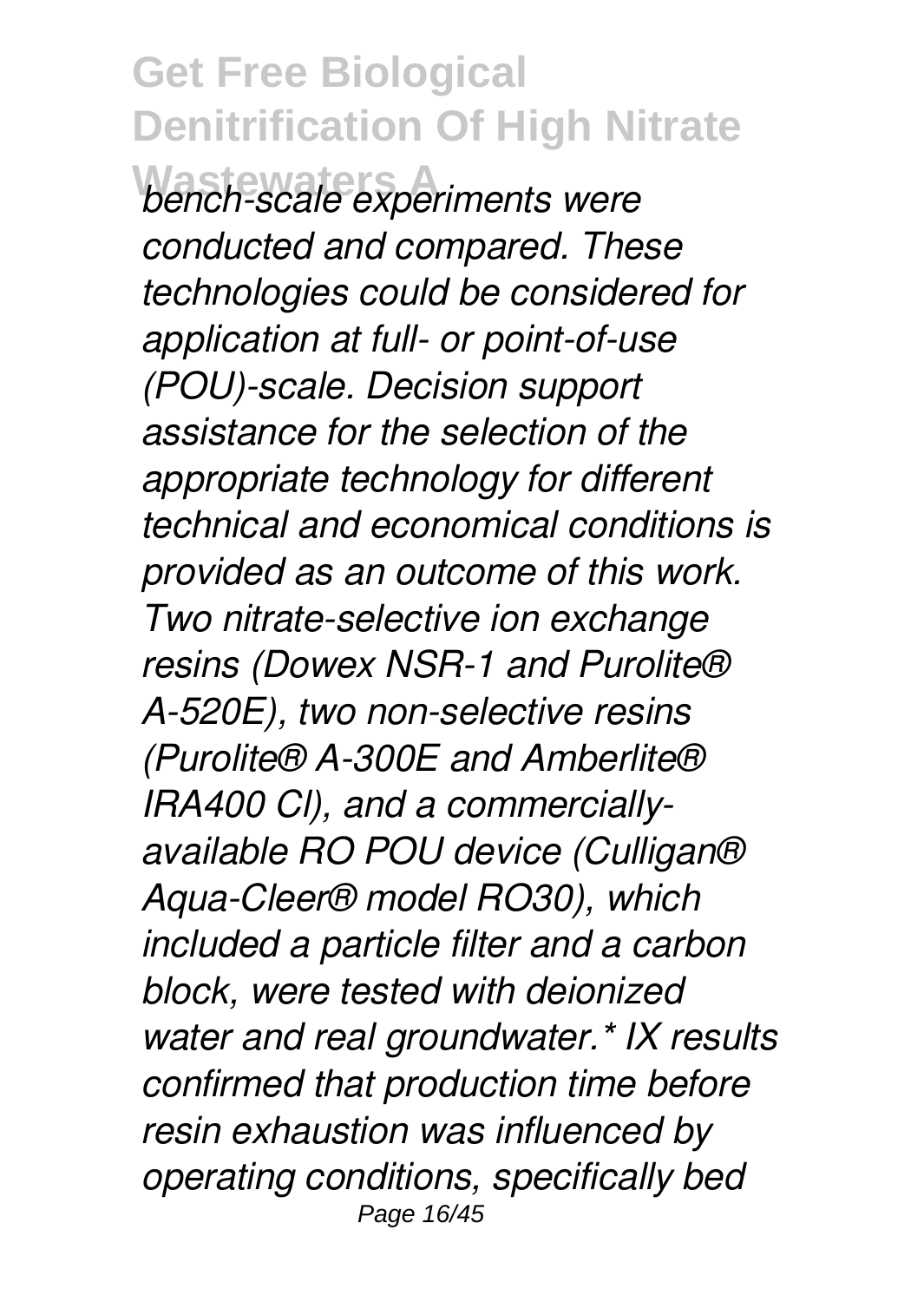**Wastewaters A** *depth as would be expected. It was also confirmed that the presence of competing anions (sulfate, chloride) and alkalinity adversely affected performance, with sulfate being the main competitor for nitrate removal. The extent of these effects was quantified for the conditions tested. At the end of the runs, the non-selective resins were prone to potential nitrate displacement and release into product water and are therefore not recommended. The nitrate-selective resins did not release previously adsorbed nitrate as their capacity became exhausted. Purolite® A-520E was identified as the best alternative amongst the four resins for removing nitrate from the representative groundwater source. The RO unit removed roughly 80% of the nitrate from groundwater. Background ions* Page 17/45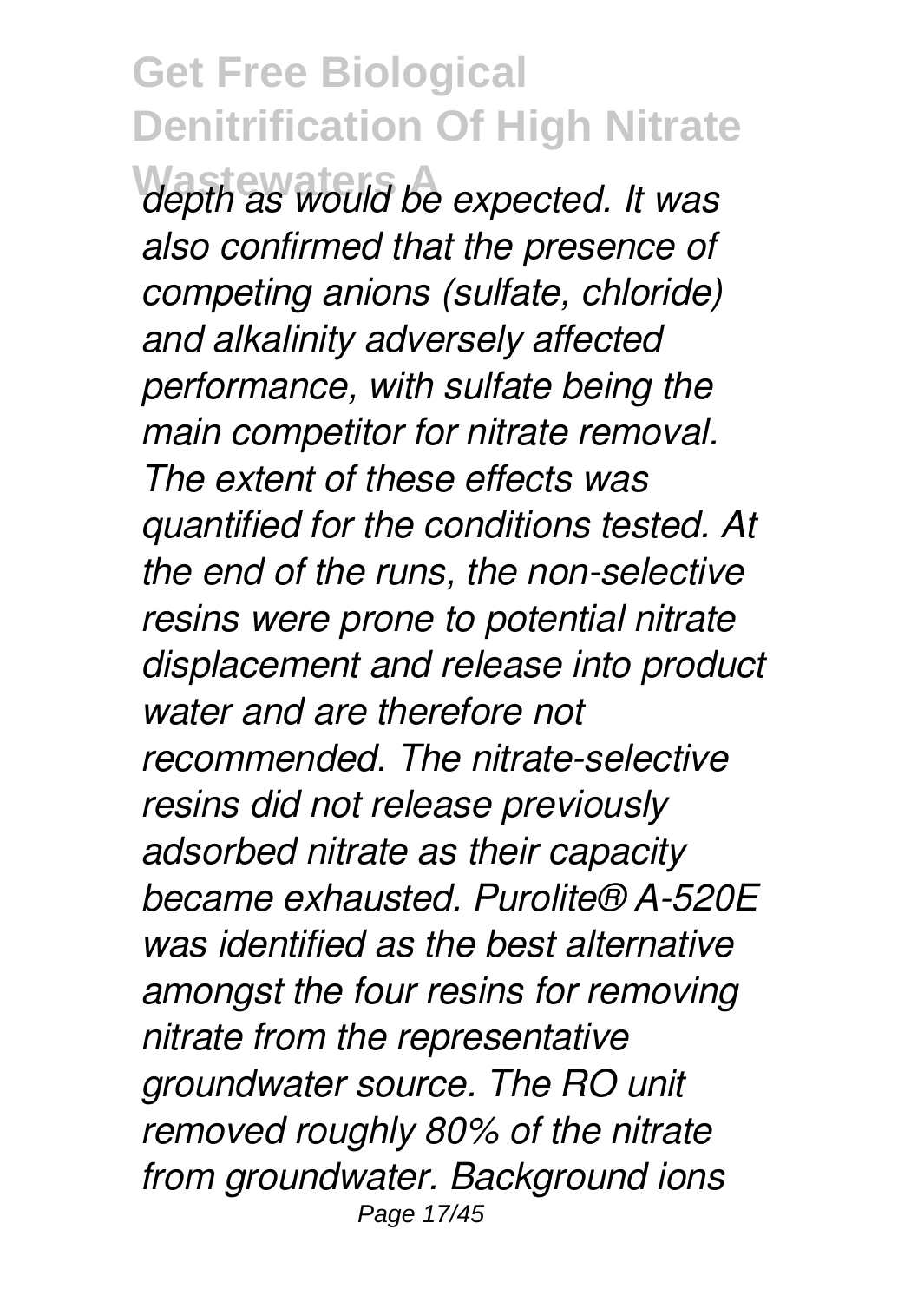**Wastewaters A** *didn't appear to compete with each other for removal by RO units, so RO might be a more appropriate technology than IX for nitrate removal from waters with high concentrations of sulfate or TDS. Since RO removes other background ions as well as nitrate, the product water of RO is low in alkalinity and can potentially be corrosive, if water from a small fullscale system is pumped through a communal distribution system. Posttreatment including pH adjustment, addition of caustic soda, and/or corrosion inhibitors may be required. While the carbon block did not play a substantial role with respect to removal of nitrate in the groundwater tested, a potential issue was identified when running RO systems without the carbon block. In deionized water (and presumably in very low alkalinity real* Page 18/45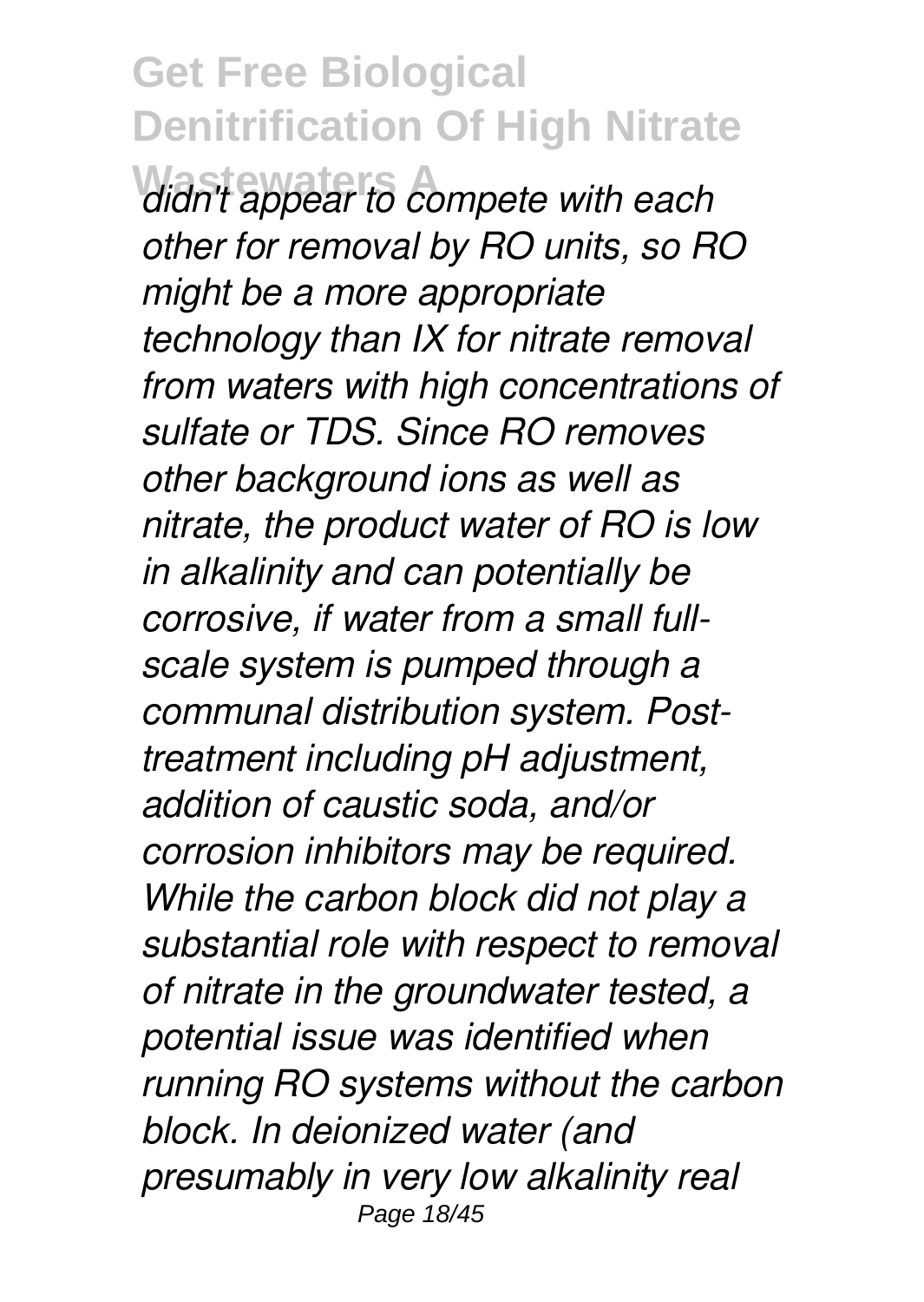$w$ aters) it was noted that RO nitrate *removal efficiency dropped substantially as the alkalinity of the influent water approached zero. With respect to the scale of application of IX and RO devices, IX can be applied at full-scale without requiring large amounts of space. However, if feed water contains high concentrations of sulfate or TDS, nitrate leakage happens sooner and regeneration would be needed at more frequent intervals. Also, chloride concentrations in IX product water might exceed aesthetic objectives (AO) and should be monitored in cases of high feed water TDS. POU IX devices are not recommended when feed water nitrate concentration is high due to potential nitrate leakage into the product water when the resin is nearing exhaustion which increases public health risk.* Page 19/45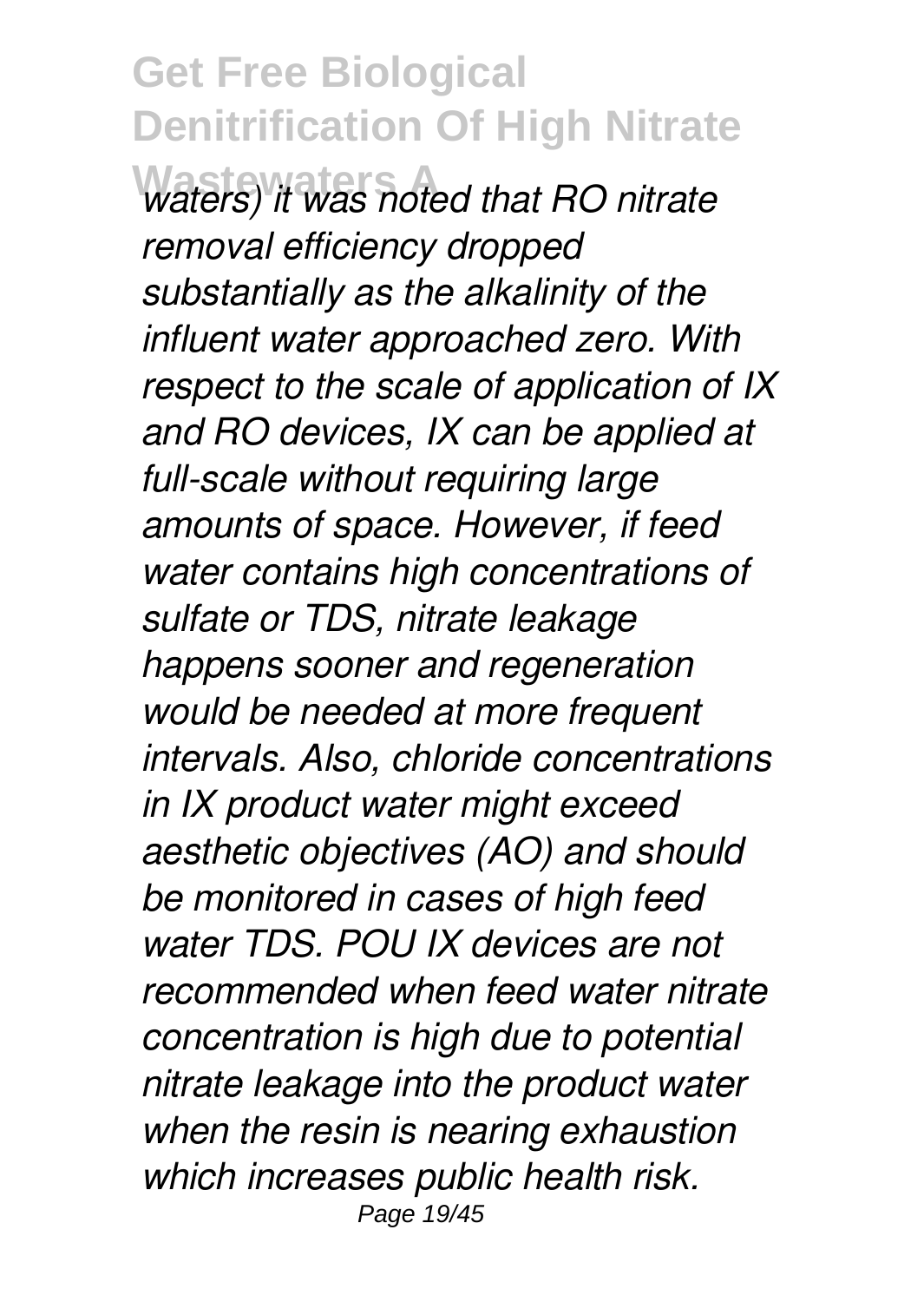**Wastewaters A** *Issues associated with RO application at full-scale are high energy demand, low recovery, high costs, need of pretreatment (fouling control), and posttreatment (corrosion control). On the other hand, POU RO devices may be acceptable since low recovery is of less importance in a household system, and product water corrosivity is less relevant. POU RO devices are preferable to POU IX units due to their lower risk of nitrate leakage into treated water. \* Mention of trade names or commercial products does not constitute endorsement or recommendation for use. Supplying crops with adequate nitrogen is vital to ensuring food supplies. Once nitrogen is added to the soil, it is subject to chemical transformations of the nitrogen-cycle including transformation to nitrate.* Page 20/45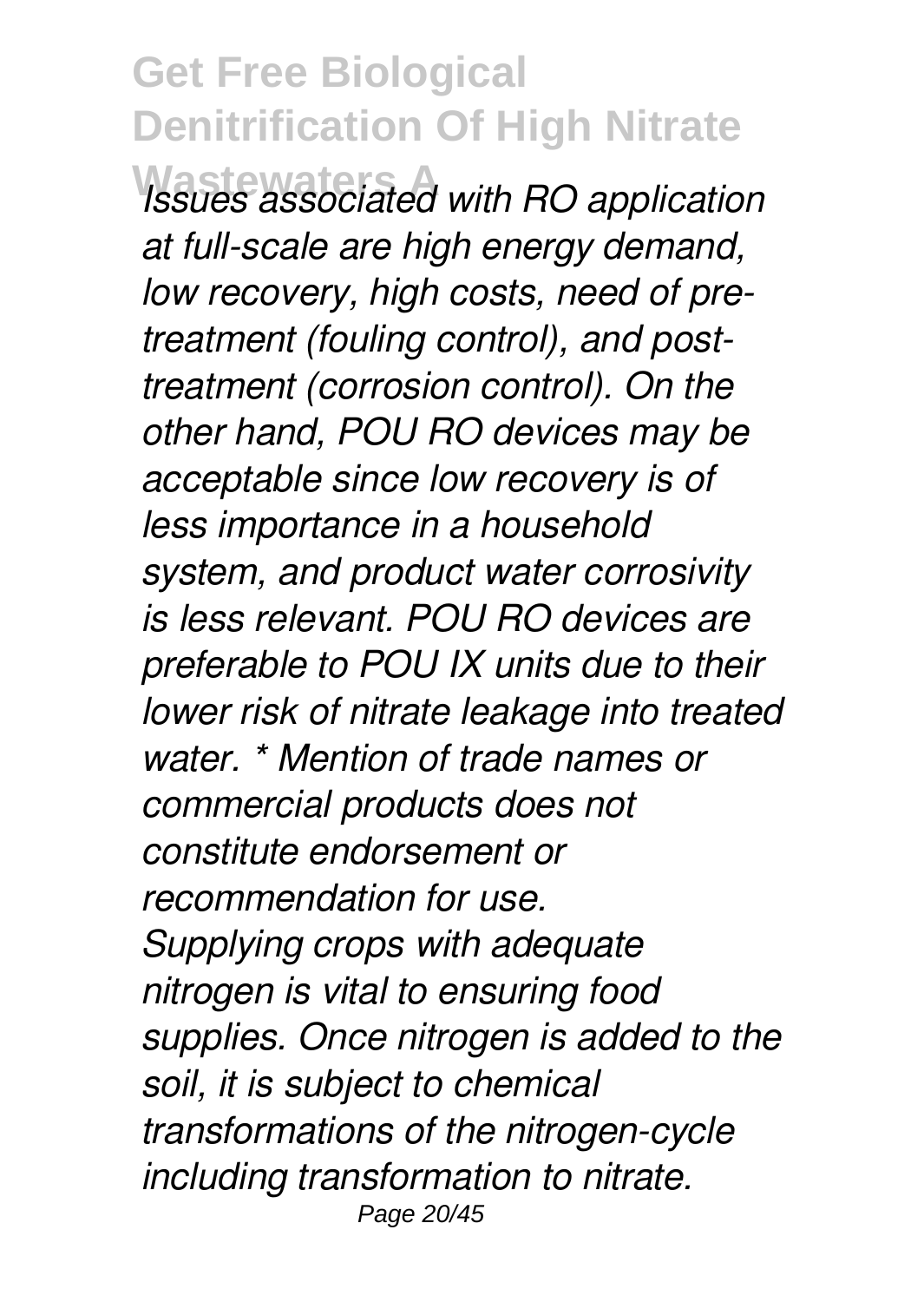**Wastewaters A** *Excessive amounts of accumulated nitrate may then leach out of the soil and could potentially enter and contaminate drinking water supplies. The purpose of this book is to examine the subject of nitrogen management and ground water protection. The issue of maintaining ground water quality is addressed primarily from an agronomic point of view. Topics covered include: health and economic aspects of nitrate in drinking water; nitrate sources; ground water nitrate in the USA and other developed countries; transport, leaching and accounting for nitrogen; soil, nitrogen, crop and water management; and nitrate in aquifer systems. The book contains a keyword index and is organized into thirteen chapters, each with appropriate references, tables and figures. Chapter authors are among the leading experts* Page 21/45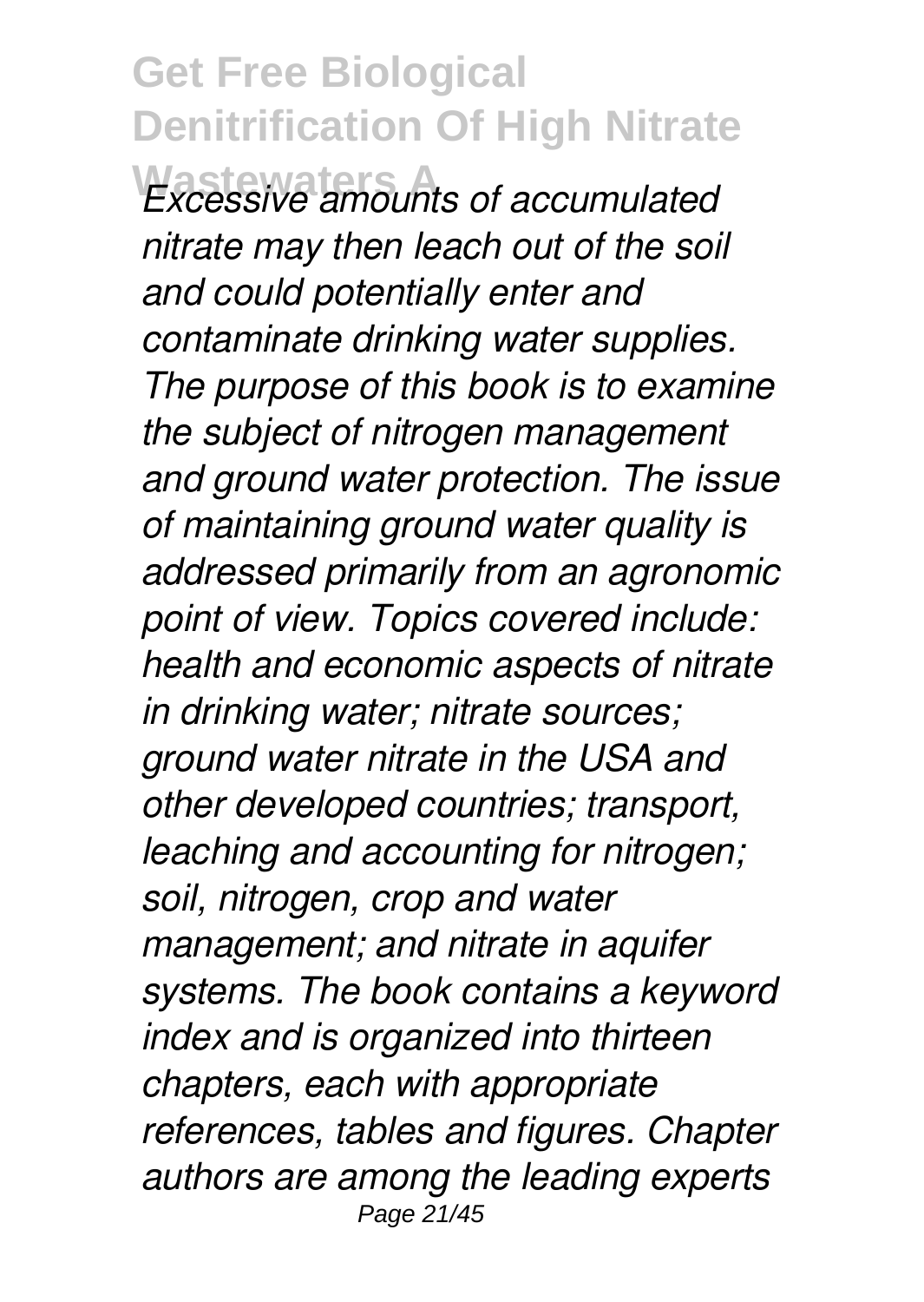**Wastewaters A** *on the subject of nitrate and ground water quality. Readers to whom the book is directed include soil scientists and agronomists, agricultural engineers (irrigation and drainage), environmental scientists, agricultural policy makers, and hydrologists. YNO and[small letter mu][subscriptmax]NO of the sample and synthetic nitrate solution are obtained from the absorbance and NO3N measurements. The biotreatability index, BI, of the test sample is obtained by taking the ratio of[small letter mu][subscript max]NO of the sample to [small letter mu][subscript max]NO of a synthetic nitrate solution containing the same nitrate concentration. A BI value of 1 means that the test sample can be successfully denitrified, and values considerably less than 1 show that the* Page 22/45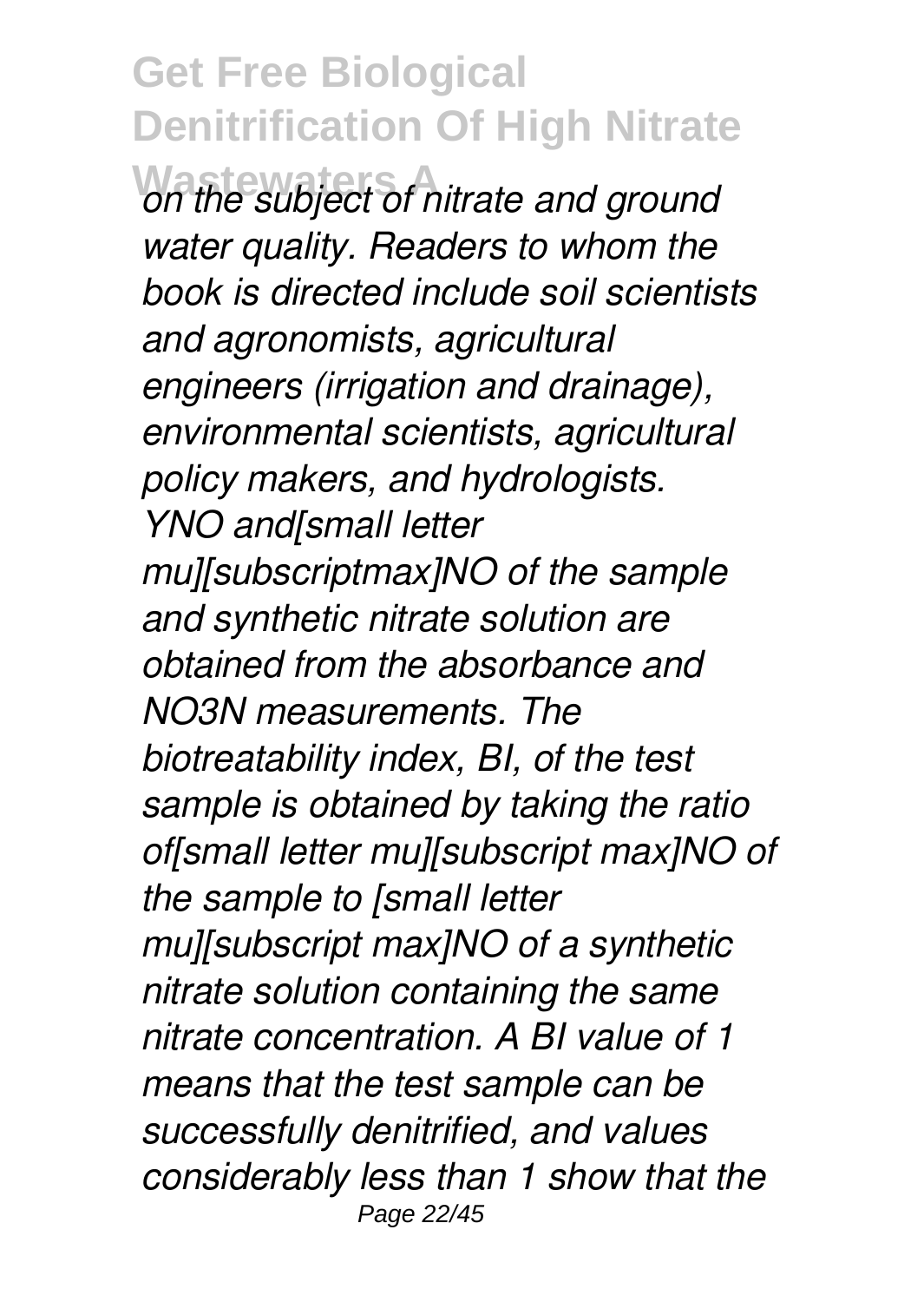**Wastewaters A** *denitrification will be very difficult. Optimization of Biological Denitrification Reactors in Treating High Strength Nitrate Wastewater Environmentally Friendly (Bio)Technologies for the Removal of Emerging Organic and Inorganic Pollutants from Water Nitrogen Control Desalination Biological Denitrification of High Concentration Nitrate Waste* Known and used throughout the world the Purdue Industrial Waste Conference Proceedings books are the most highly regarded in the waste treatment field. New research, case histories, and operating data cover every conceivable facet of today's big problems in environmental control, treatment, regulation, and compliance.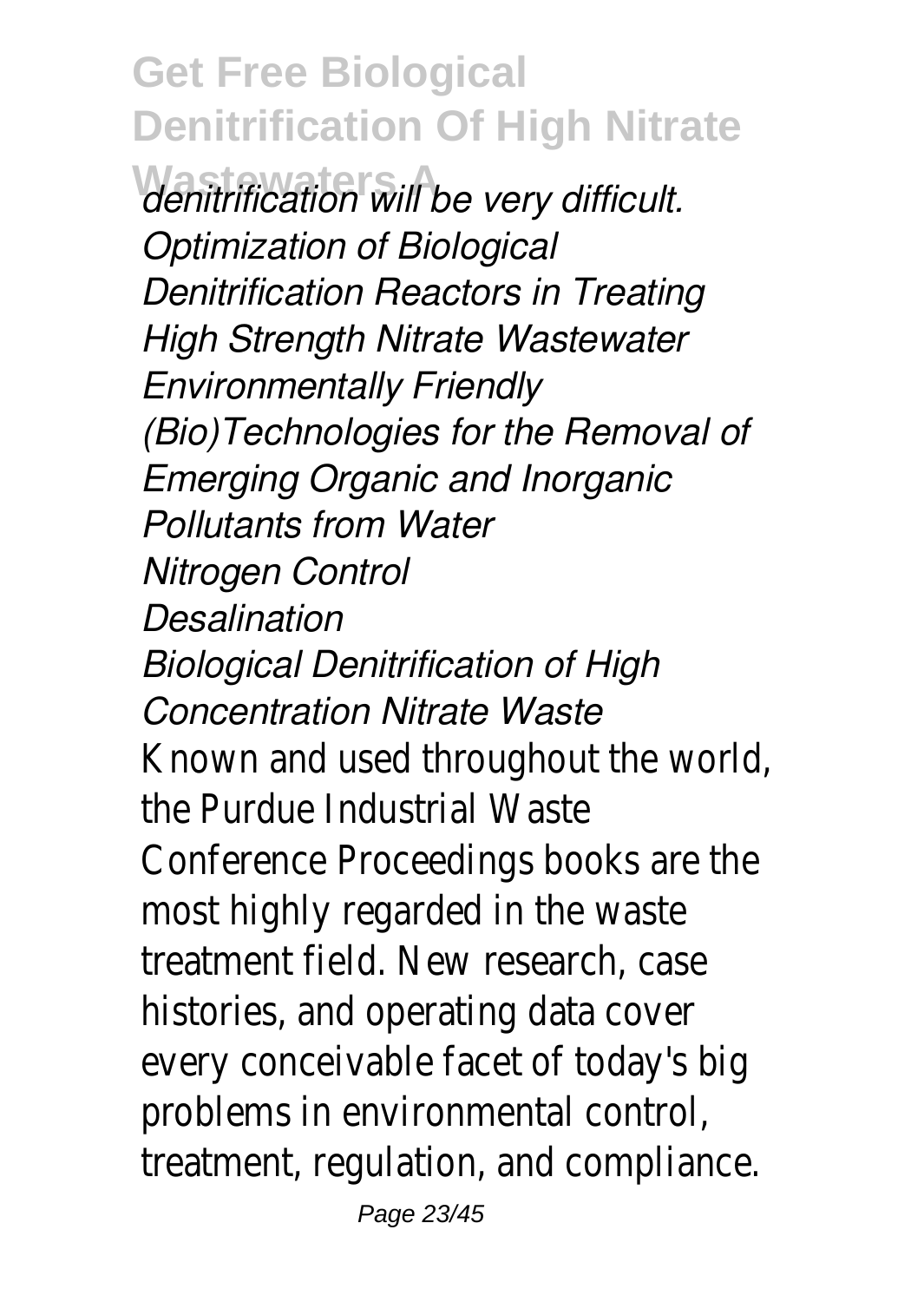**Wastewaters A Presenting the** proceedings from the 48th conference provides unparalled information and data for your current waste problems. Biotechnology for Waste Management and Site Restoration covers: waste management - solid, gaseous, liquid; site restoration - radioactivity, organics, toxic metals; educational,

economic, social and business aspects; and international collaboration.

International collaboration is growing apace and many concrete projects have been started. The body of knowledge is growing. Over the long term, it is envisaged that this international collaboration will result in a long-term scientific and technological strategy, new technologies and alternative solutions, and practical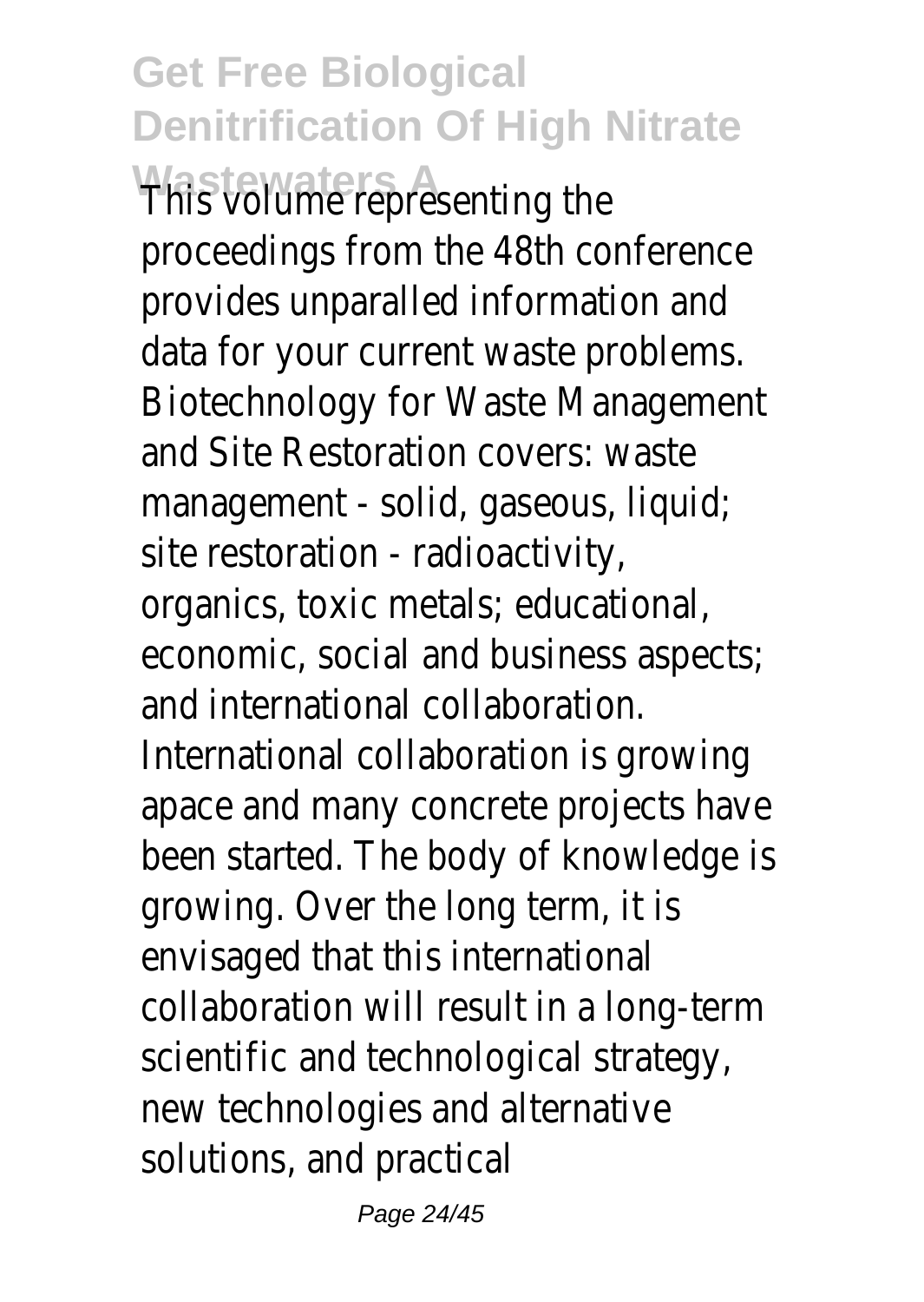**Wastewaters A** implementations of biotechnology for the nuclear and industrial sectors of the economy.

Aerobic Granular Sludge has recently received growing attention by researchers and technology developers, worldwide. Laboratory studies and preliminary field tests led to the conclusion that granular activated sludge can be readily established and profitably used in activated sludge plants, provided 'correct' process conditions are choser But what makes process conditions 'correct'? And what makes granules different from activated sludge flocs? Answers to these question are offered in Aerobic Granular Sludge. Major topics covered in this book include: Reasons and mechanism of aerobic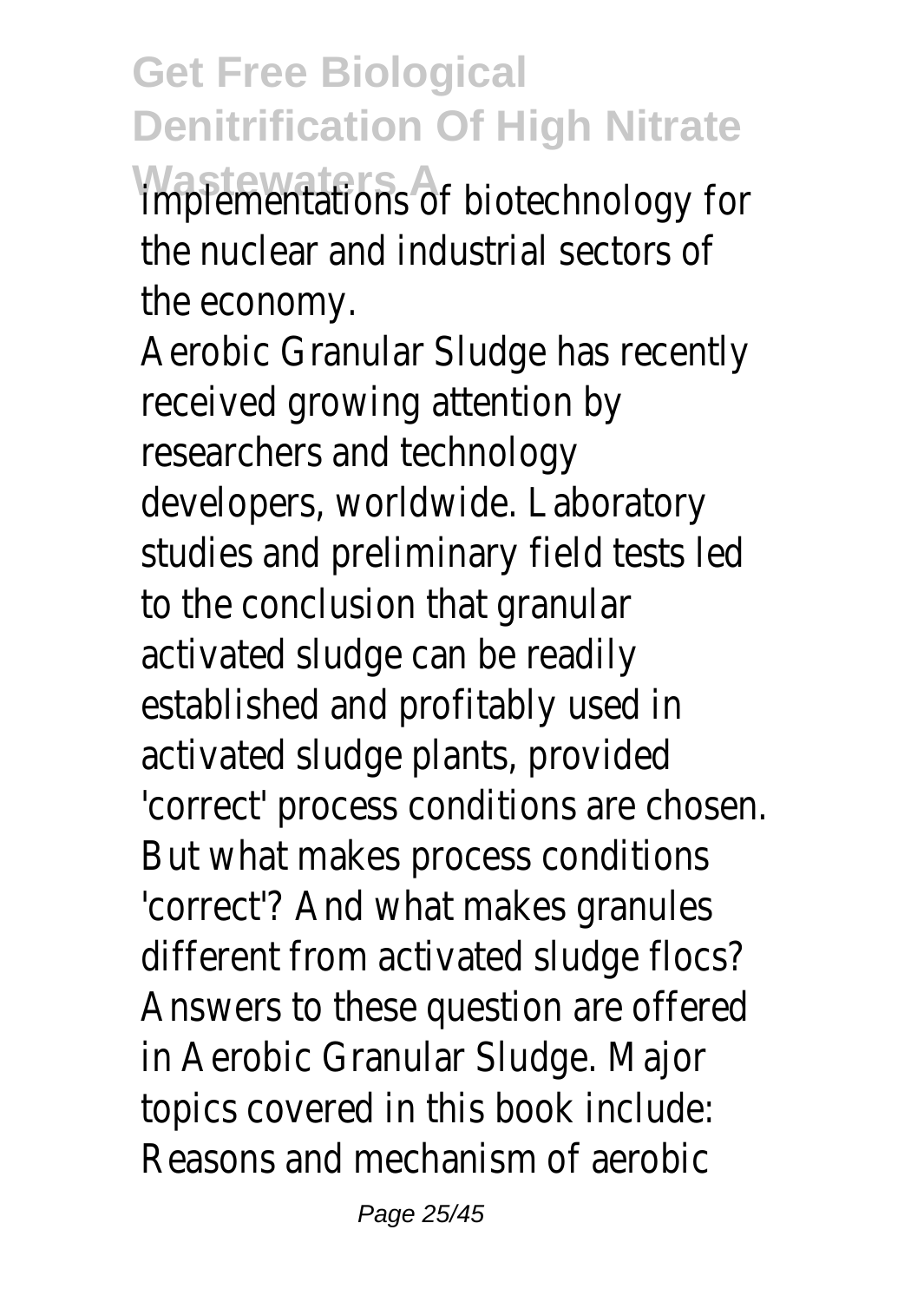**Wastewaters A** ion Structure of the microbial population of aerobic granules Role, composition and physical properties of EPS Diffuse limitation and microbial activity within granules Physio-chemical characteristics Operation and application of granule reactors Scaleup aspects of granular sludge reactors, and case studies Aerobic Granular Sludge provides up-to-date information about a rapidly emerging new technology of biological treatment. Scientific and Technical Aerospace Reports

Acta Microbiologica Polonica Select Proceedings of ICACE 2015 Study on Heterotrophic-Autotrophic Denitrification Permeable Reactive Barriers (HAD PRBs) for In Situ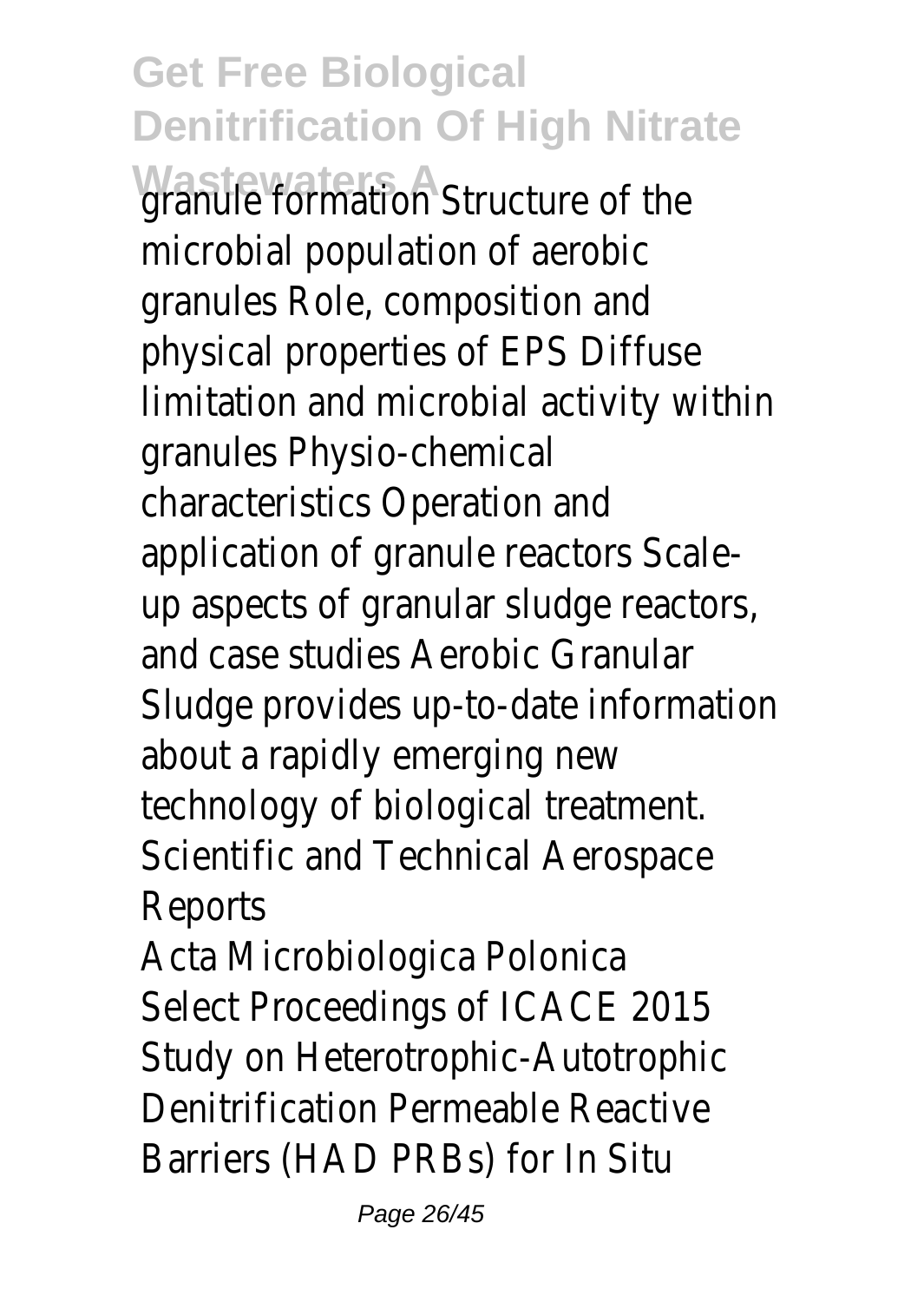**Get Free Biological Denitrification Of High Nitrate** *<u>Groundwater</u>* Remediation Proceedings of the 48th Industrial Waste Conference Purdue University, May 1993 This book highlights the impacts of emerging pollutants (both organic and inorganic) in water bodies and the role and performances of different water and wastewater treatment approaches that are presently being employed in the field of environmental engineering. Some of these approaches are focused on ' end-of-pipe' treatment, while most of these approaches are focused on the application of novel physicchemical and biological

Page 27/45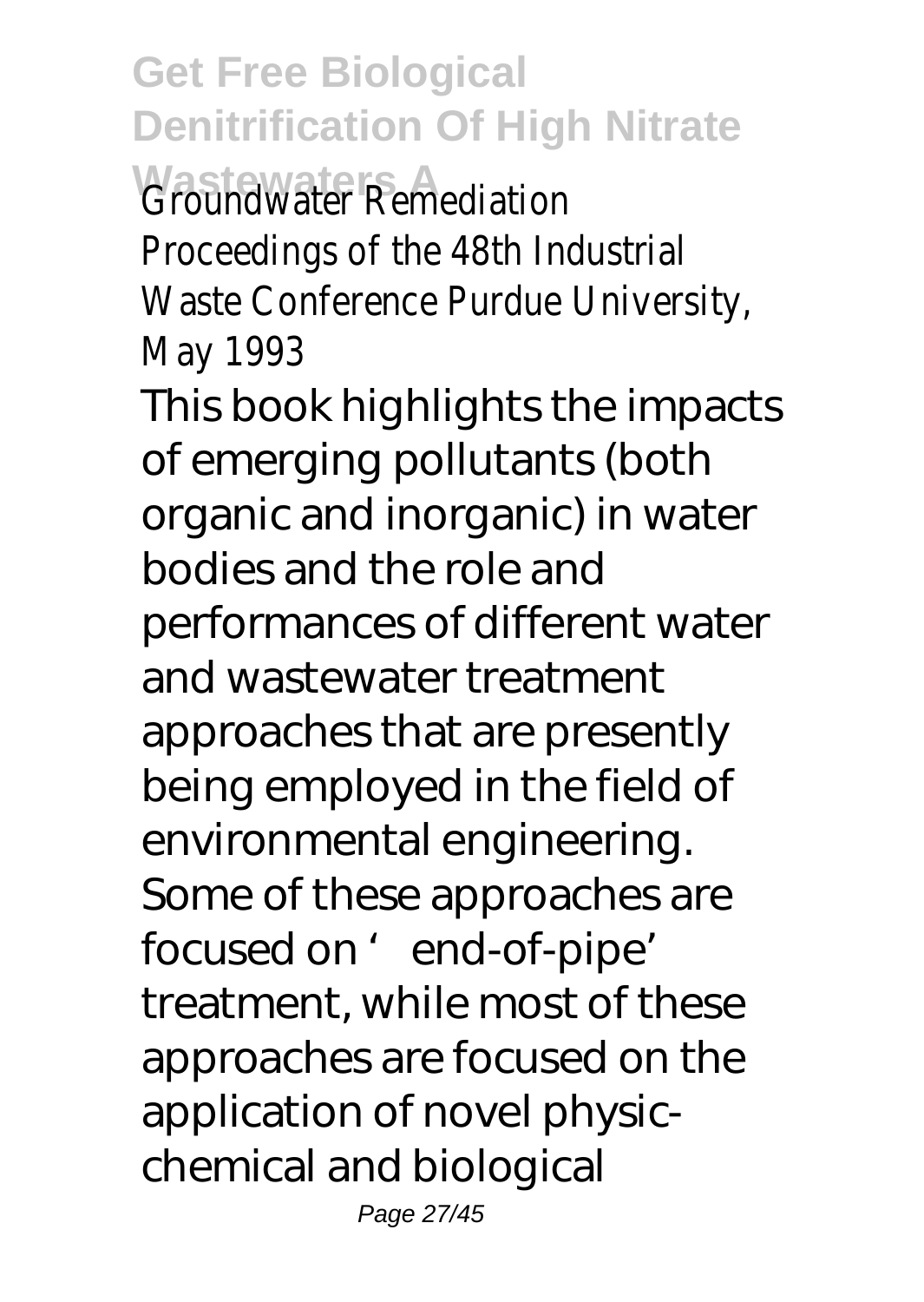**Get Free Biological Denitrification Of High Nitrate Wastewaters A** techniques for wastewater treatment and reuse. The goal of this book is to present the emerging technologies and trends in the field of water and wastewater treatment. The papers in this book provide clear proof that environmentally friendly (bio)technologies are becoming more and more important and playing a critical role in removing a wide variety of organic and inorganic pollutants from water. In Focus – a book series that showcases the latest accomplishments in water research. Each book focuses on a specialist area with papers from top experts in the Page 28/45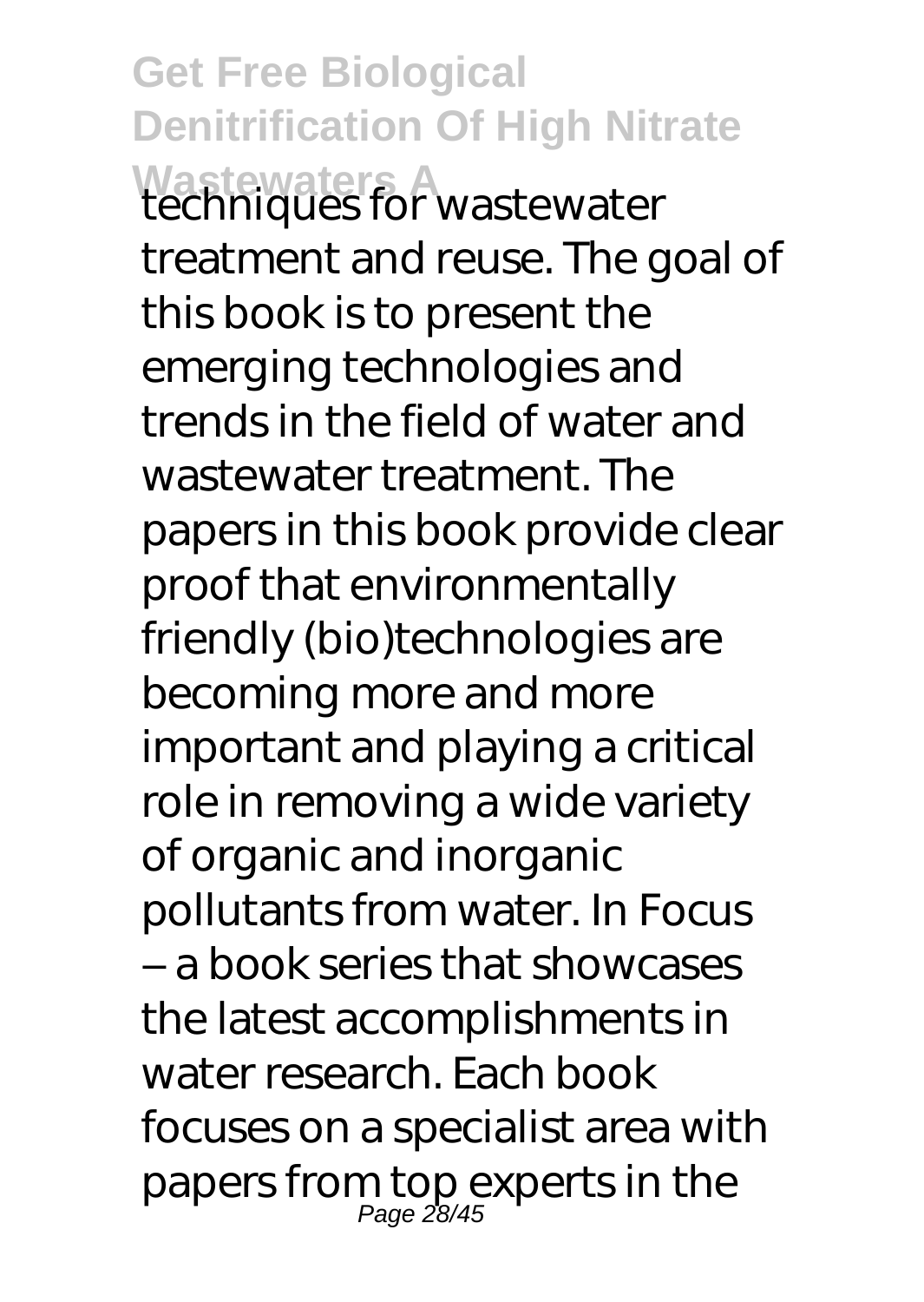**Get Free Biological Denitrification Of High Nitrate Wastewaters A** field. It aims to be a vehicle for in-depth understanding and inspire further conversations in the sector.

This book examines bioremediation technologies as a tool for environmental protection and management. It provides global perspectives on recent advances in the bioremediation of various environmental pollutants. Topics covered include comparative analysis of bio-gas electrification from anaerobic digesters, mathematical modeling in bioremediation, the evaluation of next-generation sequencing technologies for Page 29/45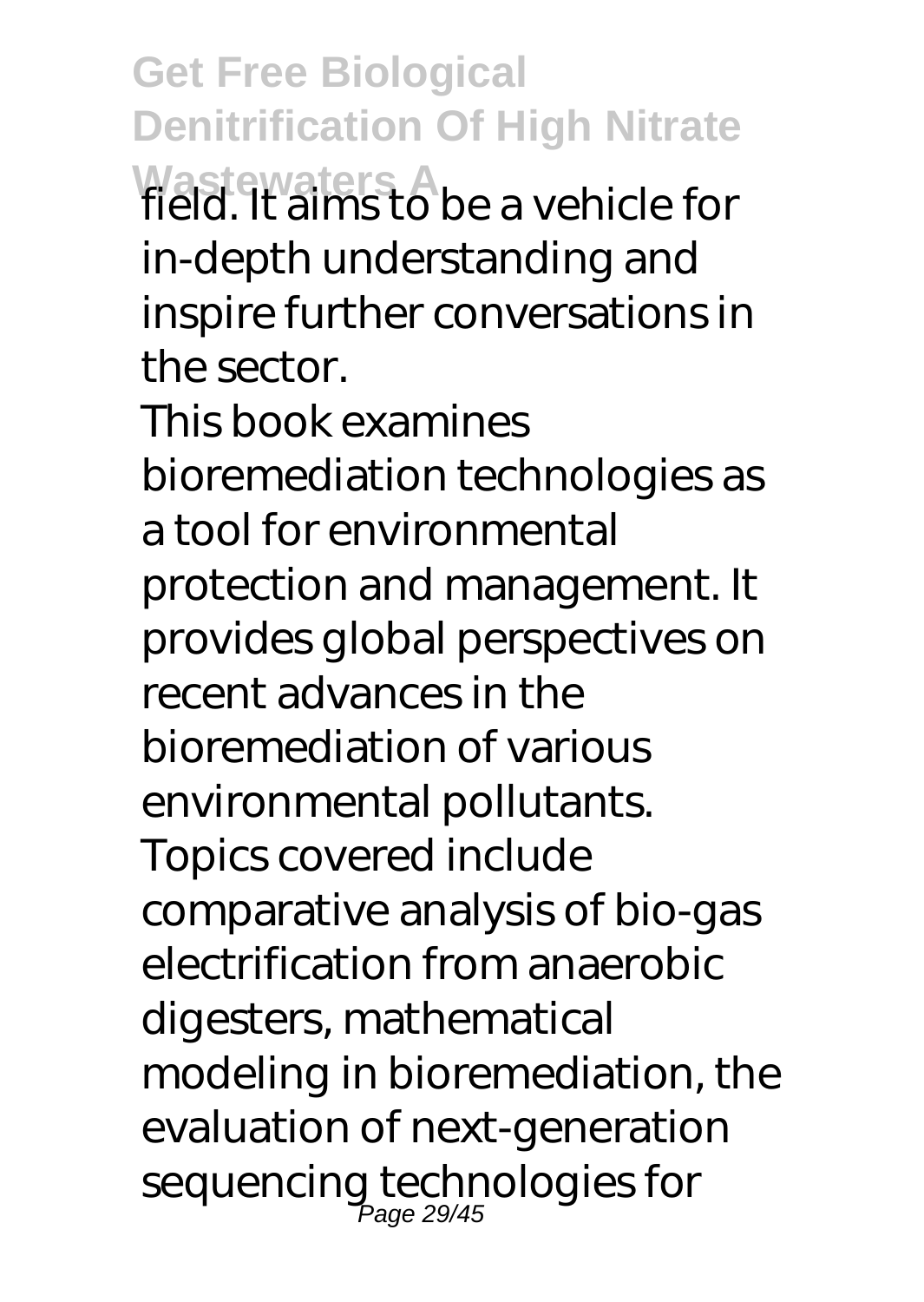**Get Free Biological Denitrification Of High Nitrate** wastewaters **A**<br>environmental monitoring in wastewater abatement; and the impact of diverse wastewater remediation techniques such as the use of nanofibers, microbes and genetically modified organisms; bioelectrochemical treatment; phytoremediation; and biosorption strategies. The book is targeted at scientists and researchers working in the field of bioremediation. The forty papers in this book explore the state of sustainable groundwater management in a wide range of countries and cultures, climates, and geologies. They are organized in topic areas covering flow, Page 30/45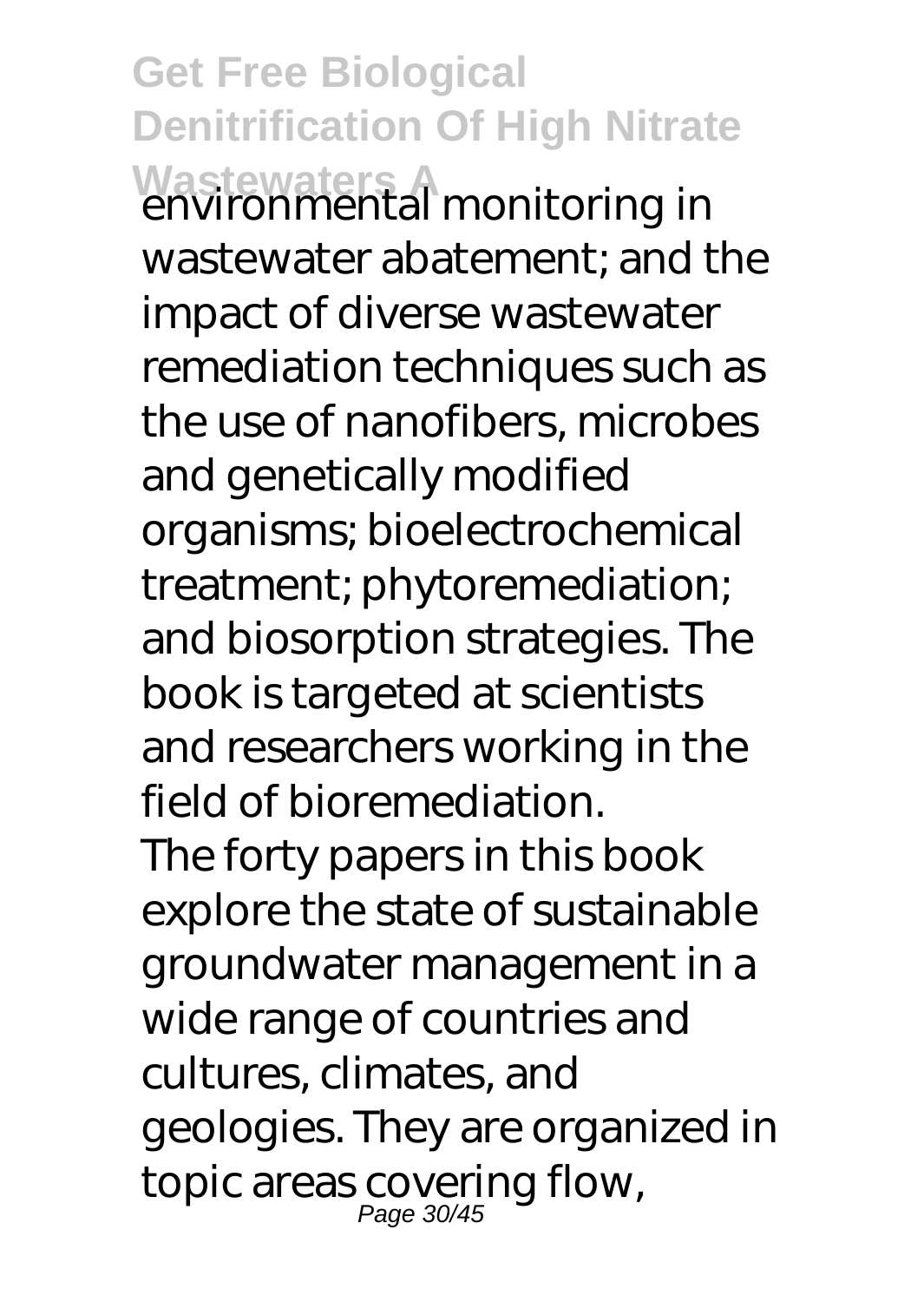**Get Free Biological Denitrification Of High Nitrate Wastewaters A** chemical water quality, biological water quality, remediation, engineering, and socio-economics. An introductory section presents a range of integrated regionalscale studies. This volume will interest groundwater specialists in industry and research, and will provide insight for other urban specialists, including planners.

#### EPA 440/1

Water Resources of Arid Areas Recent Progress in Slow Sand and Alternative Biofiltration Processes

Assessing Innovative Technologies for Nitrate Page 31/45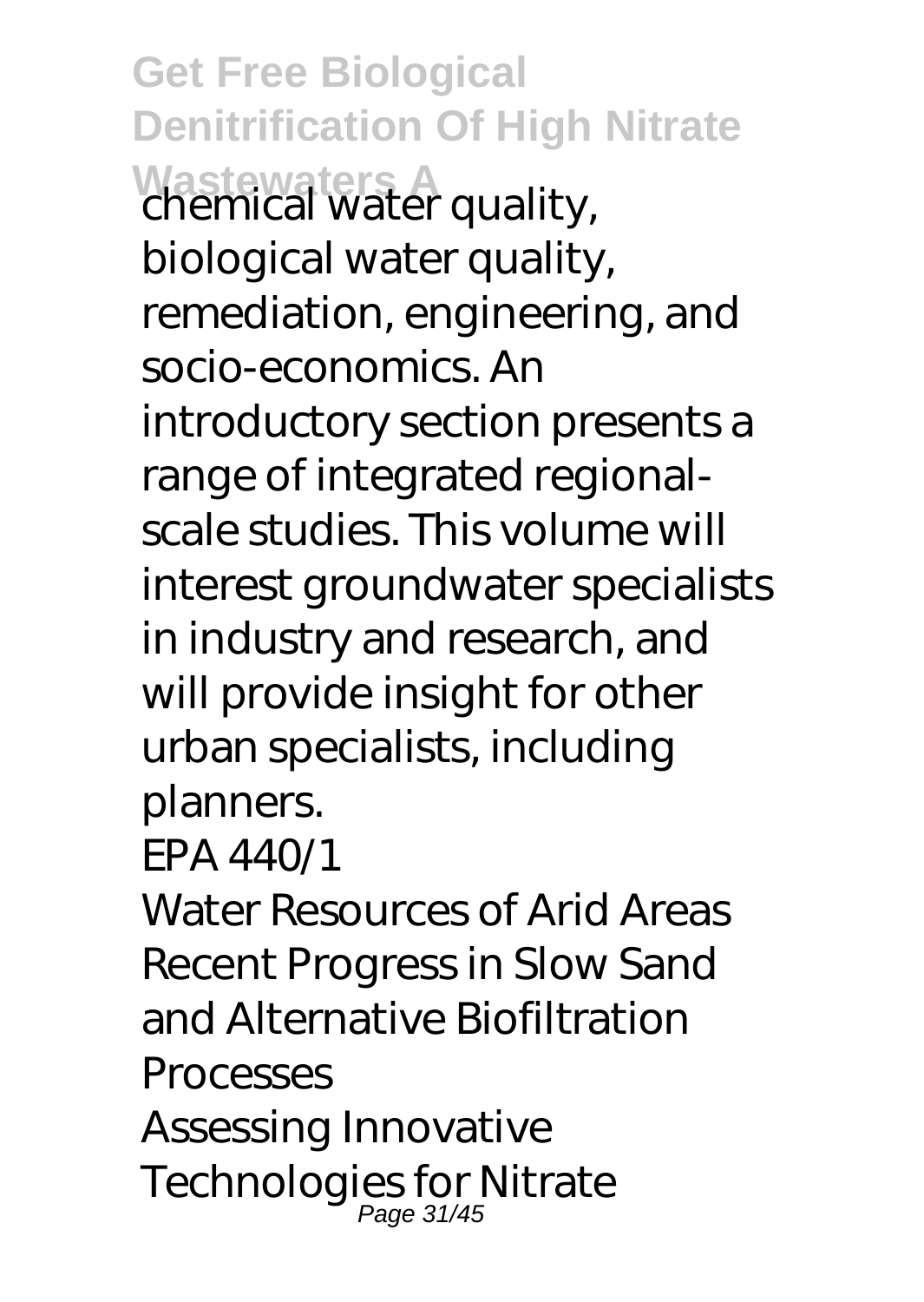**Get Free Biological Denitrification Of High Nitrate Wastewaters A** Removal from Drinking Water

This manual is constructed to progress from a broad discussion of nitrogen in the environment to the concepts using biological processes to control or remove nitrogen, and finally to the details of designing specific systems.

"Study on Heterotrophic-Autotrophic Denitrification Permeable Reactive Barriers (HAD PRBs) for In Situ Groundwater Remediation $\parallel$  is an unmatched reference work on PRBs for groundwater in situ remediation. It proposes a novel HAD PRB approach for nitrate-contaminated groundwater remediation, and Page 32/45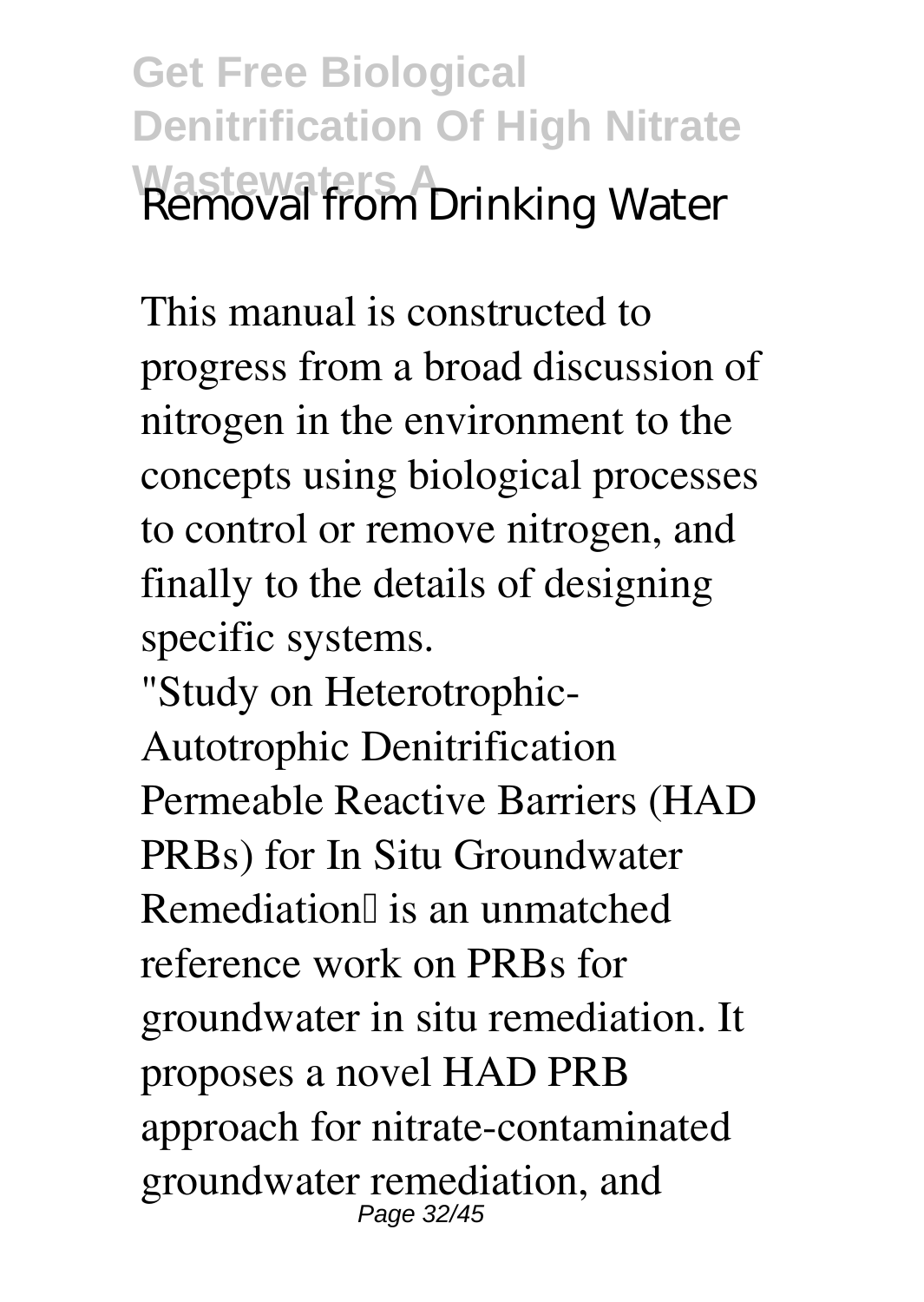**Get Free Biological Denitrification Of High Nitrate Wastewaters A** provides a systematic and clear explanation of design concepts and denitrification mechanisms. The book consists of four chapters, each of which covers key aspects of HAD PRBs. It provides rich, easy-tofollow illustrations, tables and references. Unique as a comprehensive reference work on the subject, it will serve as a valuable resource for all engineers and scientists active in environmental science and engineering, groundwater science, engineering and molecular biology. Prof. Fei Liu works at China University of Geosciences (Beijing), China. Dr. Guoxin Huang works at Beijing Academy of Food Sciences,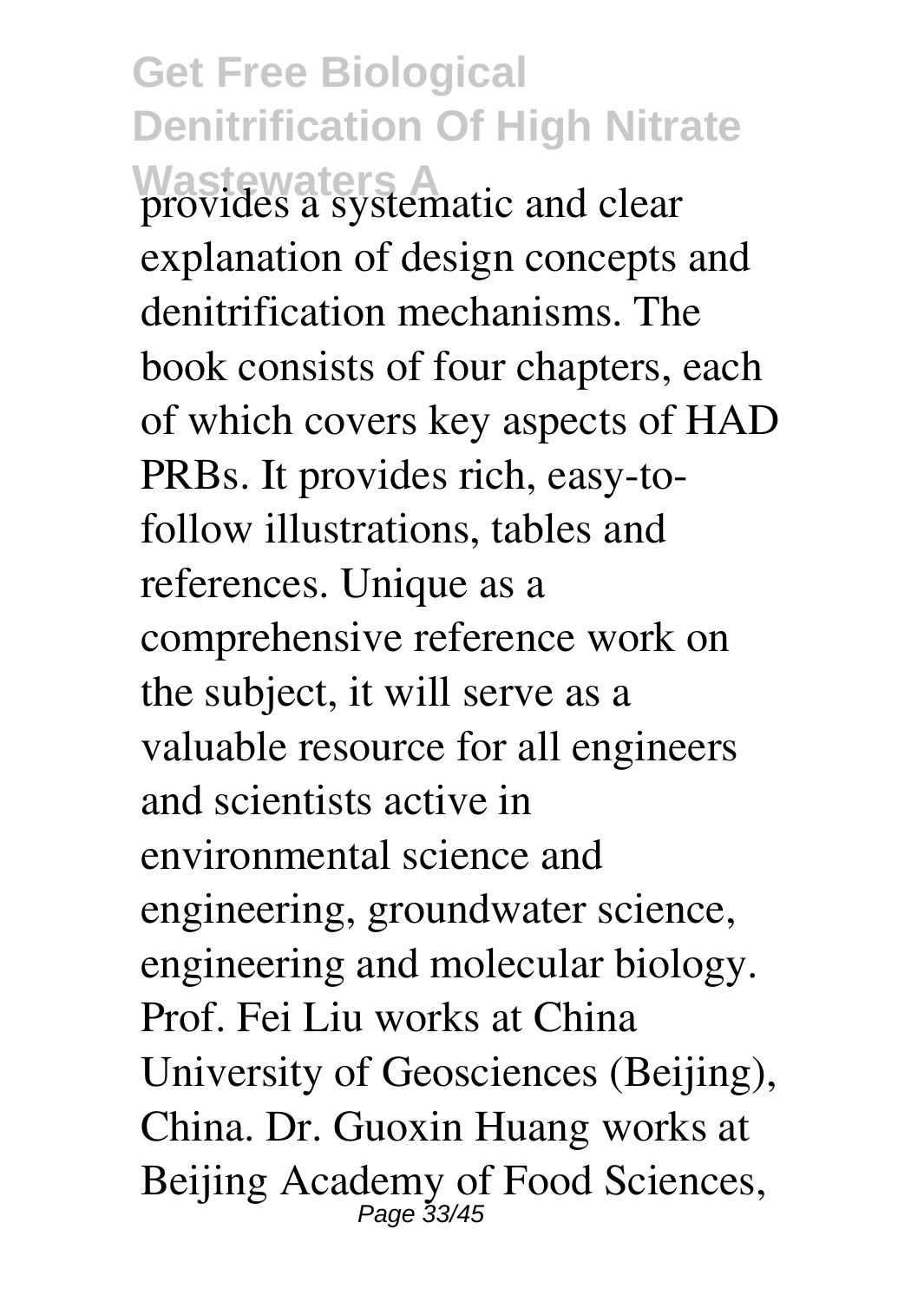**Get Free Biological Denitrification Of High Nitrate Wastewaters A**<br>China. Both Prof. Howard Fallowfield and Prof. Huade Guan work at Flinders University, Australia. Assistant Engineer Lingling Zhu works at Geological Publishing House, China. Assistant Engineer Hongyan Hu works at Hydrogeology and Engineering Geology Prospecting Institute of Heilongjiang Province, China. A NATO Advanced Research Workshop (ARW) was conducted on June 21-23, 1994 in Visegnid, Hungary related to the clean-up of former Soviet military installation sites. This ARW included a technical site visit to the Komarom Base Site which is a former Soviet military installation in Hungary. Page 34/45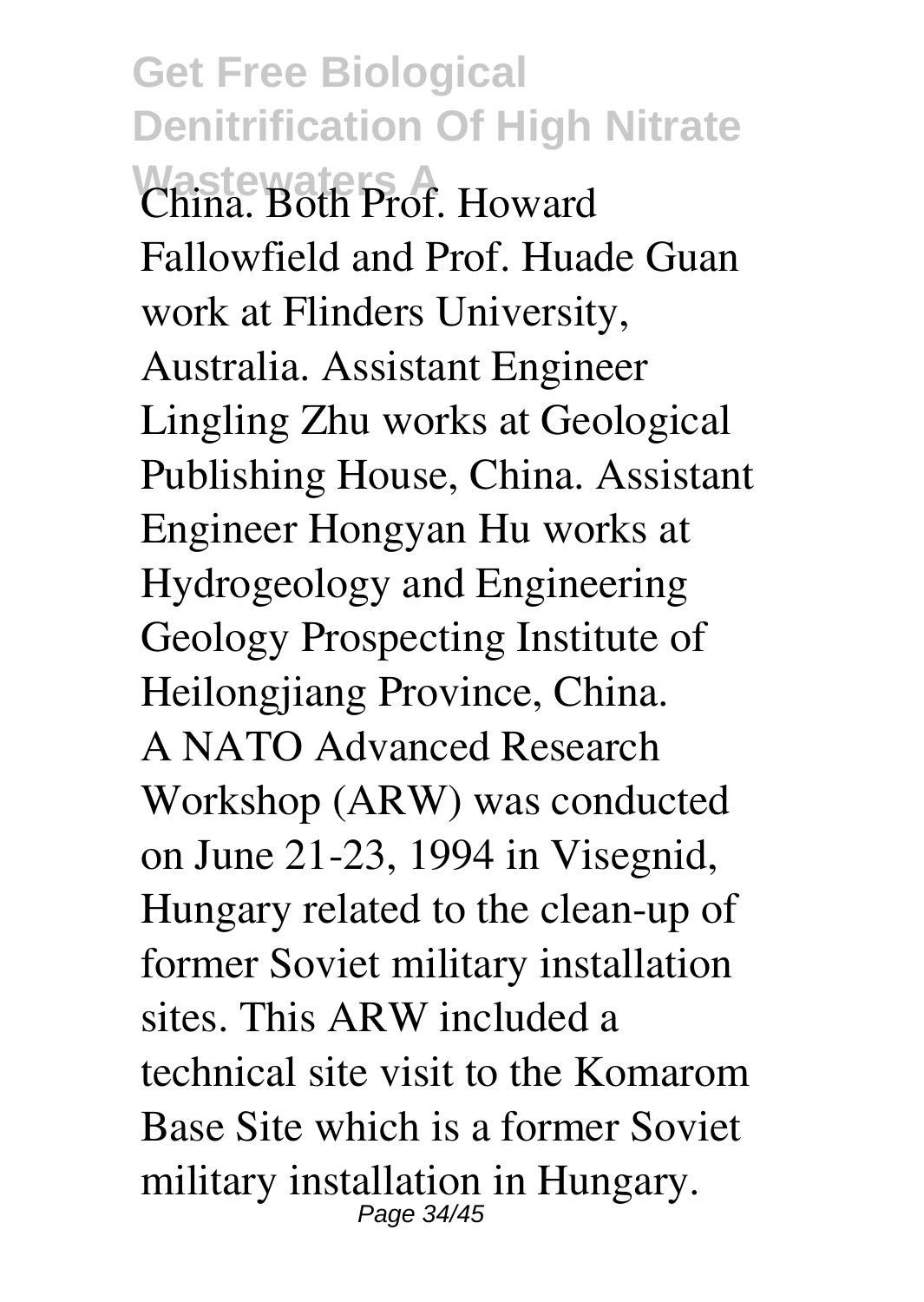**Get Free Biological Denitrification Of High Nitrate Wastewaters A** During this three-day ARW, a strategy and set of recommendations were developed for selecting technologies and evaluating remediation as the economic and approaches for these sites. This strategy incorporated such critical issues financial conditions of the region, temporal considerations with regard to the urgency for which remedial actions are needed for these sites, the prioritization of resource allocations for site clean-up using risk-based considerations, and other crucial issues which will affect the implementation of remedial activities in the region.

Approximately 40 invited experts, representing a number of different Page 35/45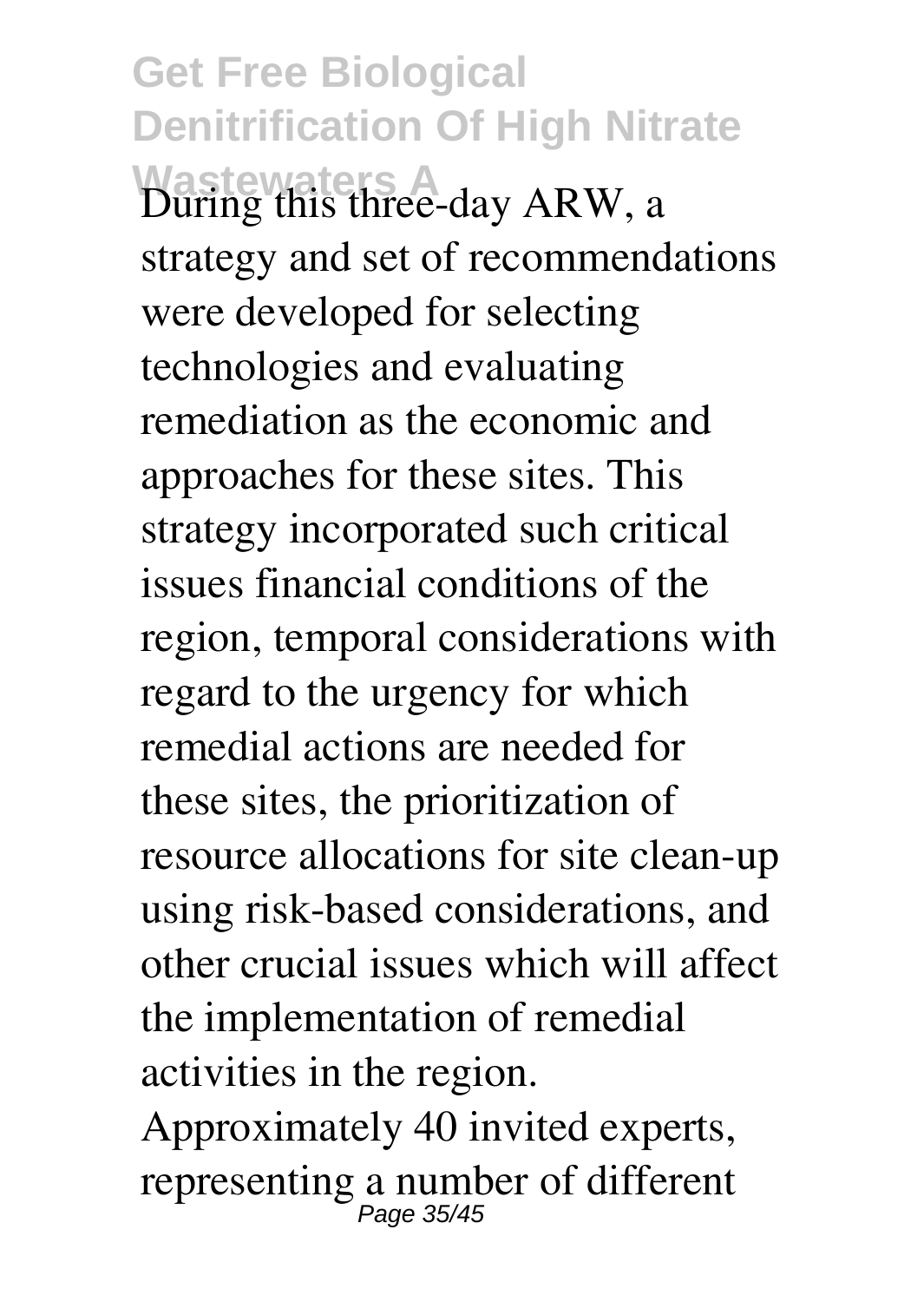**Get Free Biological Denitrification Of High Nitrate** disciplines as well as both NATO and Cooperation Partner countries from the region, participated in this ARW. The types of former Soviet military installations in Central and Eastern Europe include: aircraft bases, fueling areas, maintenance and repair facilities, training grounds, non ammunition storage areas (for lubricants, chemicals, paints, equipment), ammunition storage areas, medical facilities, production facilities, and municipal facilities. Environmental contamination at these sites poses significant human health and environmental risks. Site contaminants include: solvents (e. g. , BTEX), mineral oil hydrocarbons, Page 36/45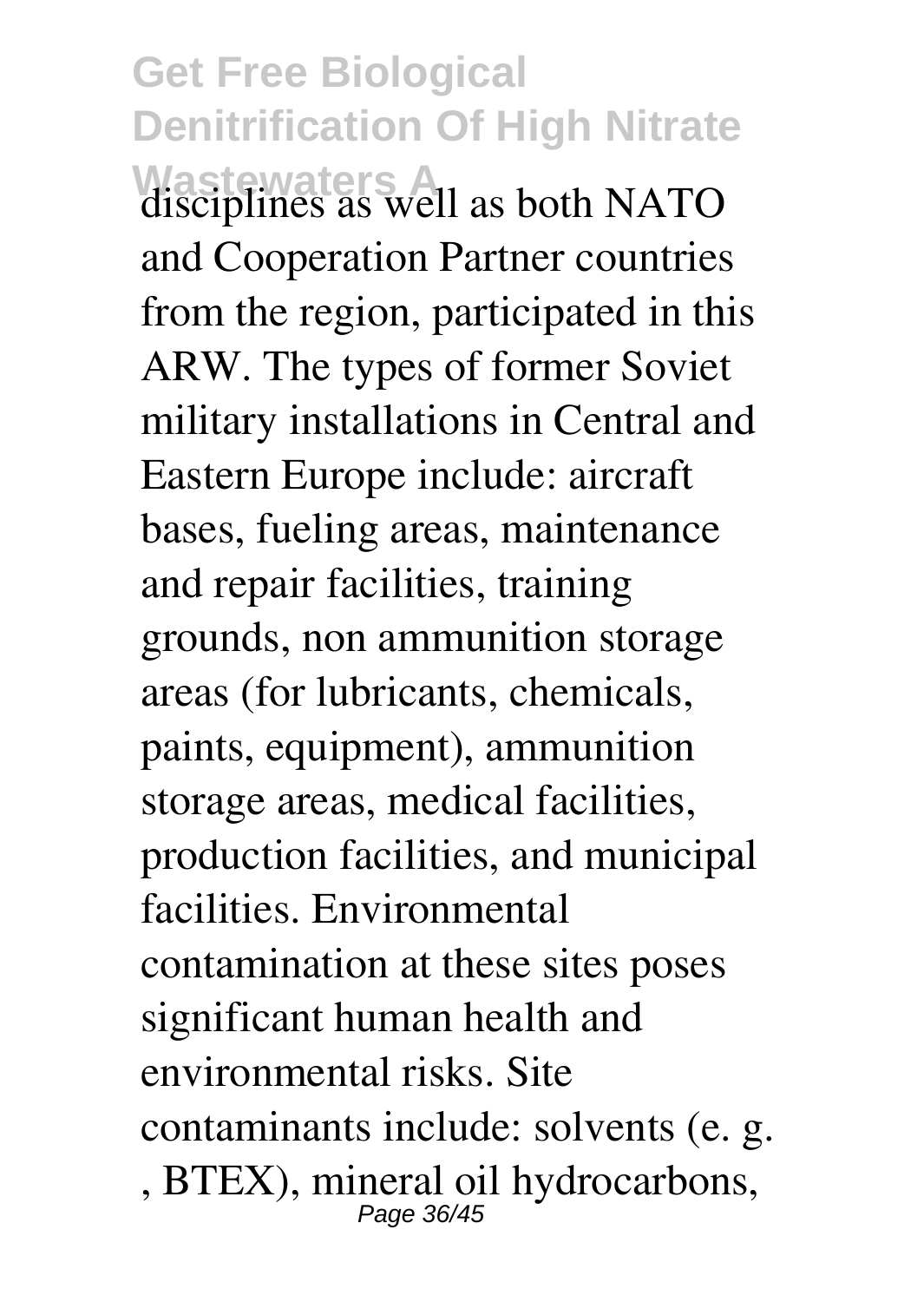**Get Free Biological Denitrification Of High Nitrate Wastewaters A** polycyclic aromatic hydrocarbons (PAHs), chlorinated hydrocarbons, heavy metals, pesticides residues, and polychlorinated biphenyls (PCBs). The primary environmental media adversely affected by these contaminants are soils, ground water and surface water. Nitrogen Removal Processes for Wastewater Treatment Nitrates in Groundwater First Annual Issue Selected Water Resources Abstracts Urban Groundwater Management and Sustainability *Nitrogen containing compounds produced by industrial processes are pollutants which pose a*

Page 37/45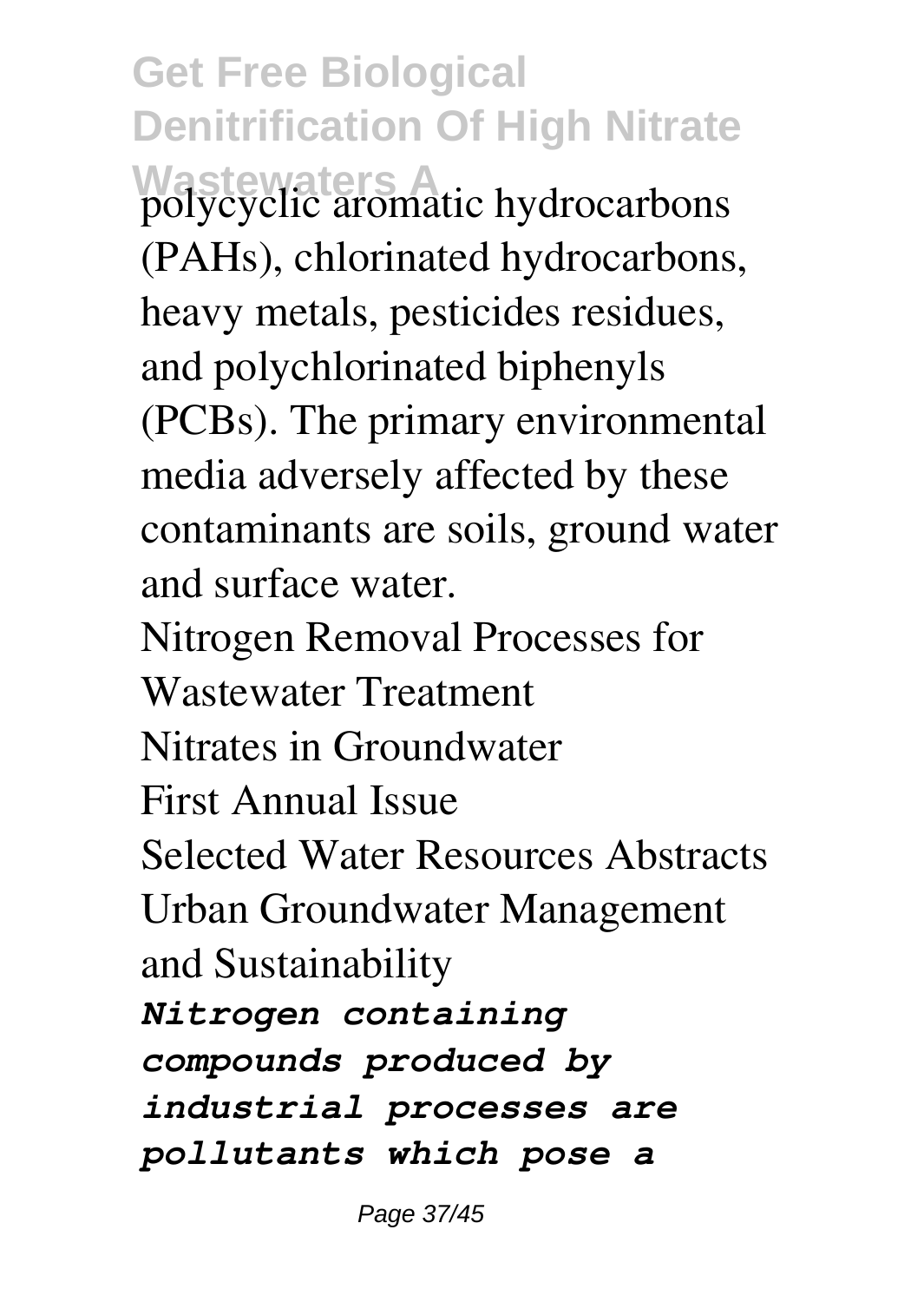**Get Free Biological Denitrification Of High Nitrate Wastewaters A** *significant environmental and health hazard. There are a number of processes that have been devised for removing nitrogen compounds from wastewater. This reference book summarizes different denitrification methods for wastewater processing. The book introduces readers to toxic nitrogen compounds responsible for water pollution. This introduction is followed by chapters which explain different nitrogen removal methods including conventional methods, biological methods, food industry wastewater treatment and new approaches towards environmental* Page 38/45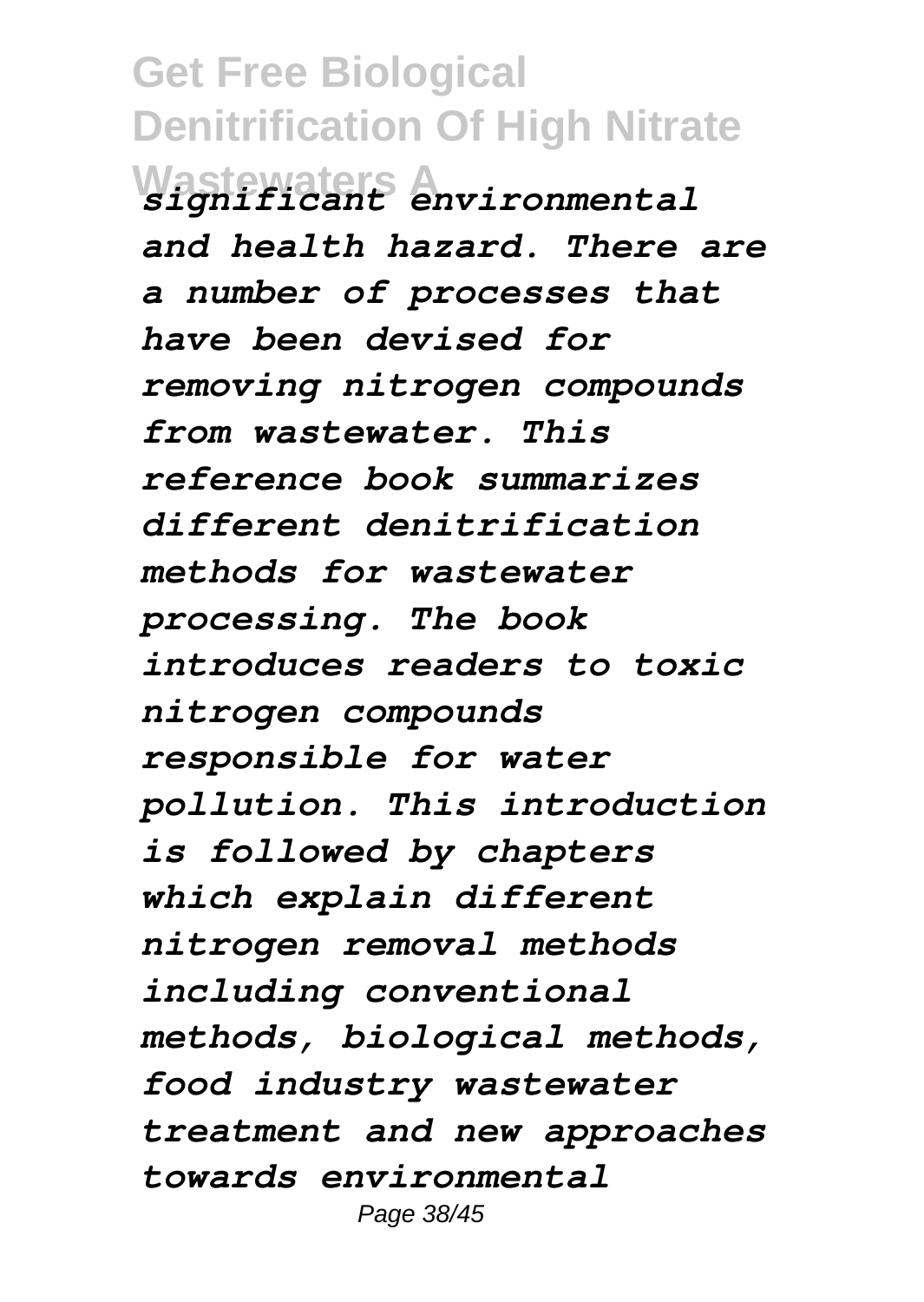**Get Free Biological Denitrification Of High Nitrate Wastewaters A** *pollution remediation: Bio Electrochemical Systems (BESs). This book is a handy reference guide for industrial and environmental engineers and students learning about wastewater management and industrial denitrification.*

*Biological Denitrification of High Nitrate Ground Water Biological denitrification appears to be one of the most effective methods to remove nitrates from wastewater streams (Christenson and Harremoes,*

*1975). However, most of the research and development work has been centered on removal of nitrates from sewage or agricultural* Page 39/45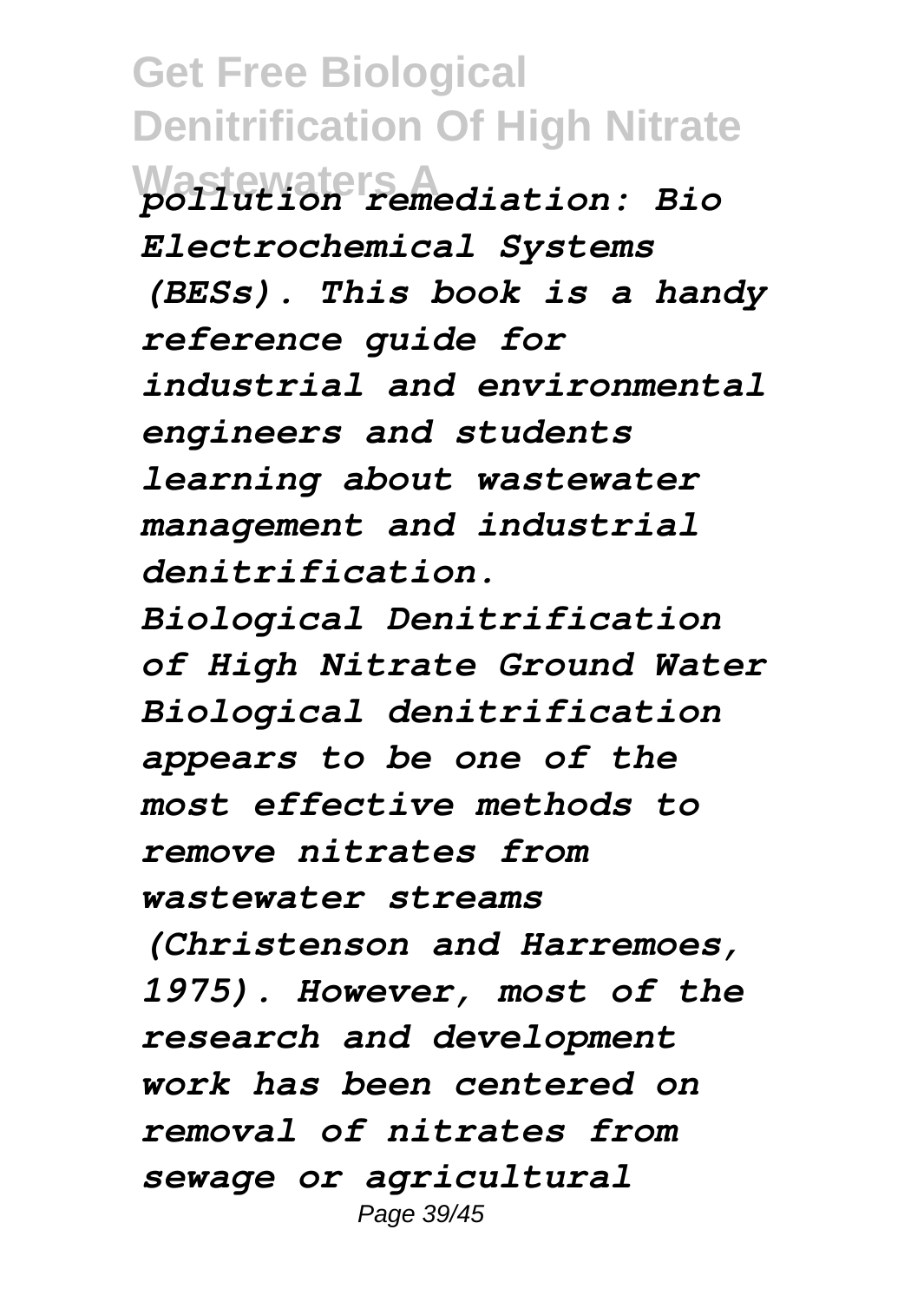**Get Free Biological Denitrification Of High Nitrate Wastewaters A** *drainage waters, nitrate nitrogen concentration usually less than 50 g/m/sup 3/. Work was initiated at Oak Ridge National Laboratory (ORNL) in 1974 to test the use of biological nitrification in the removal of high concentrations of nitrate (in excess of 1.0 kg NO/sub 3/-N/m/sup 3/) from uranium purification waste streams. Since then, a fullscale treatment facility, a stirred reactor, has been installed at the Y-12 plant; and a pilot-plant, using a fluidized bed, has been proposed at Portsmouth Gaseous Diffusion Plant. The objective of this manuscript is to present some applied* Page 40/45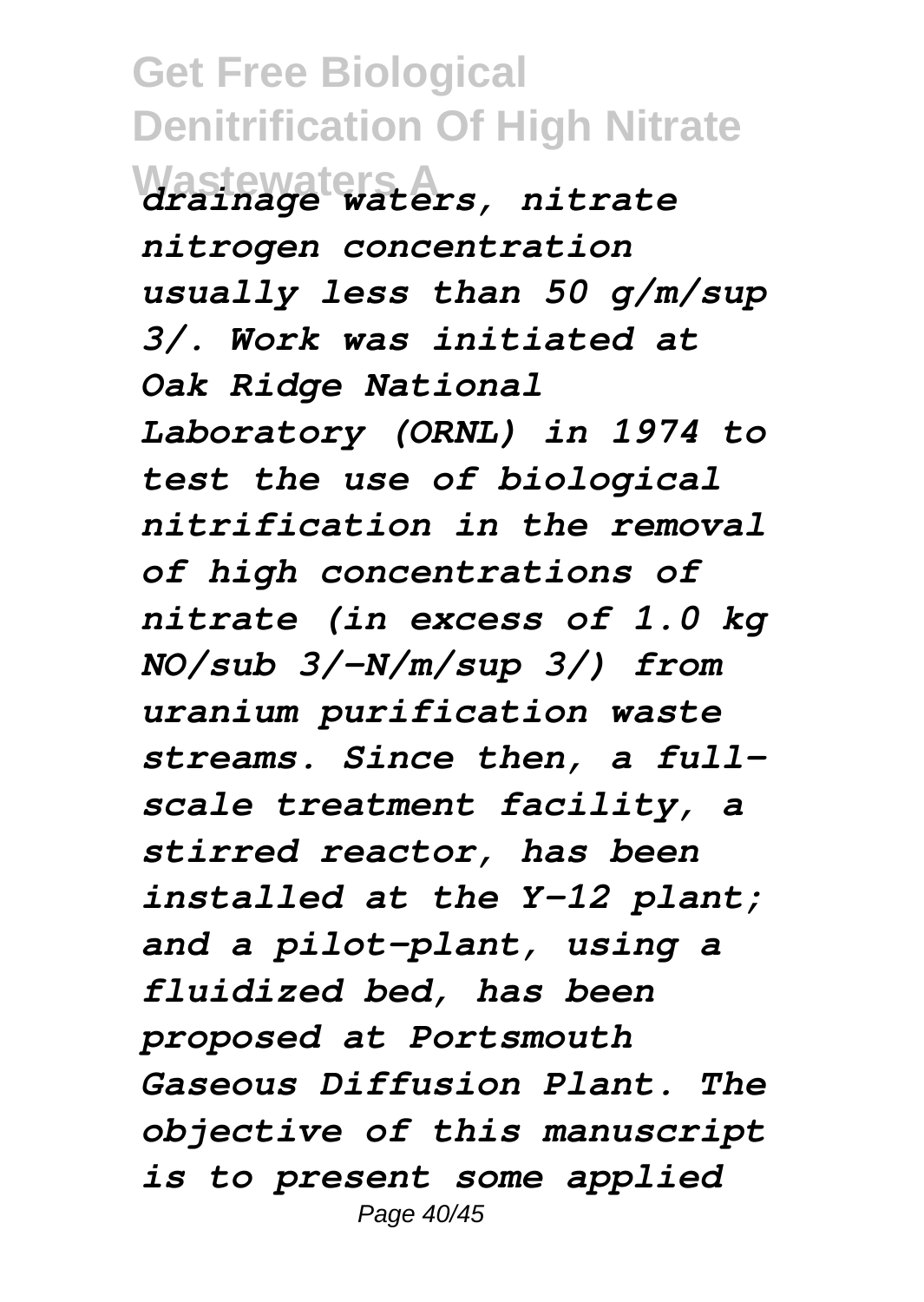**Get Free Biological Denitrification Of High Nitrate Wastewaters A** *microbiological research relating to possible constraints in biologically denitrifying certain waste streams in the nuclear industry and comparing the effectiveness of denitrification of these waste streams in three bench scale reactors, (1) a continuous flow-stirred reactor, (2) stirred bed rector, and (3) a fluidized bed reactor. Proceedings of the International Conference on Water Resources of Arid and Semi-Arid Regions of Africa, Gaborone, Botswana, 3-6 August 2004 Radioactive Waste Processing and Disposal* Page 41/45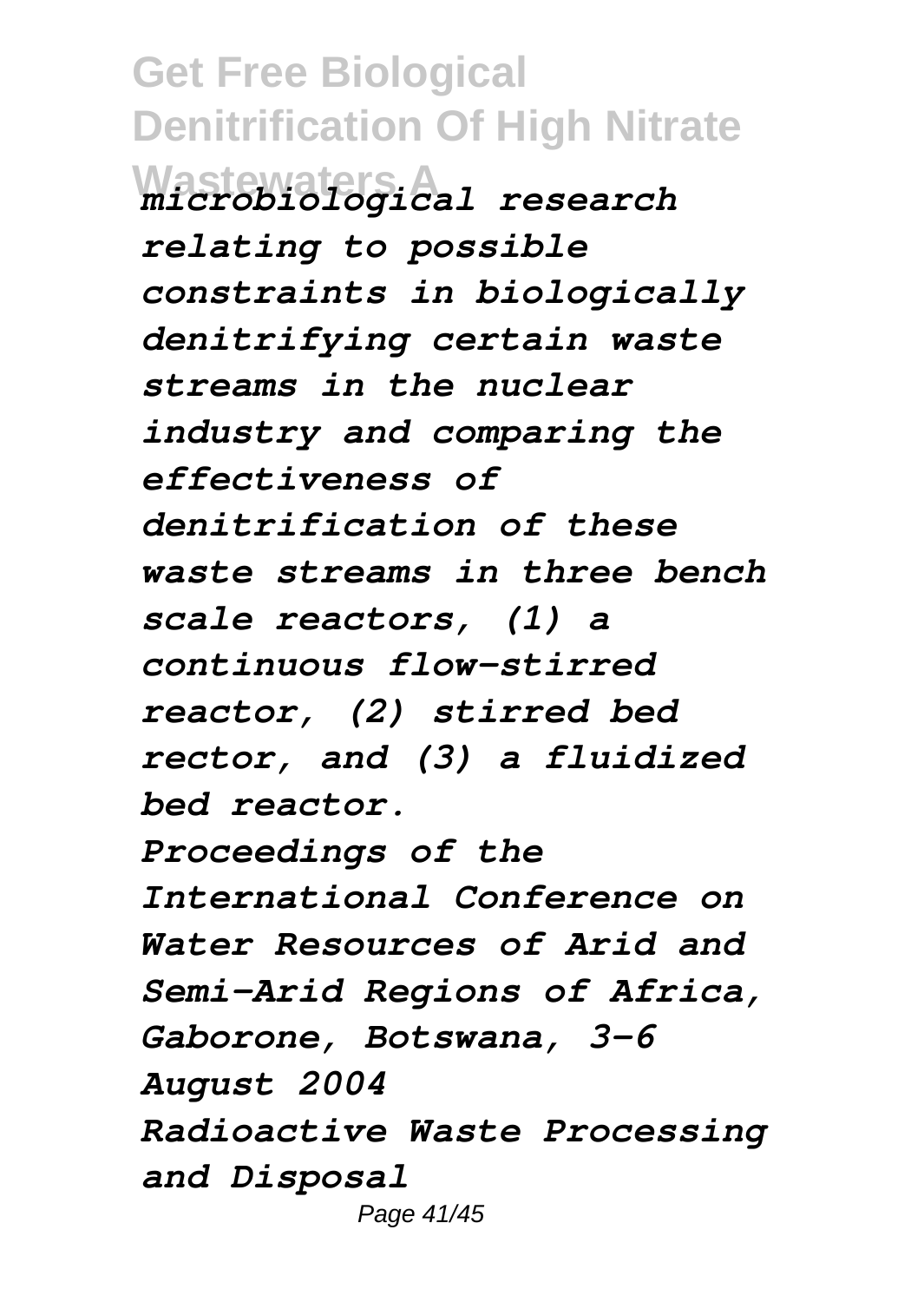**Get Free Biological Denitrification Of High Nitrate Wastewaters A** *Biological Fluidised Bed Treatment of Water and Wastewater Nitrogen Management and Ground Water Protection Biological Denitrification of Polluted Groundwater Nitrogen in the Marine Environment provides information pertinent to the many aspects of the nitrogen cycle. This book presents the advances in ocean productivity research, with emphasis on the role of microbes in nitrogen transformations with excursions to higher trophic levels. Organized into 24 chapters, this book begins* Page 42/45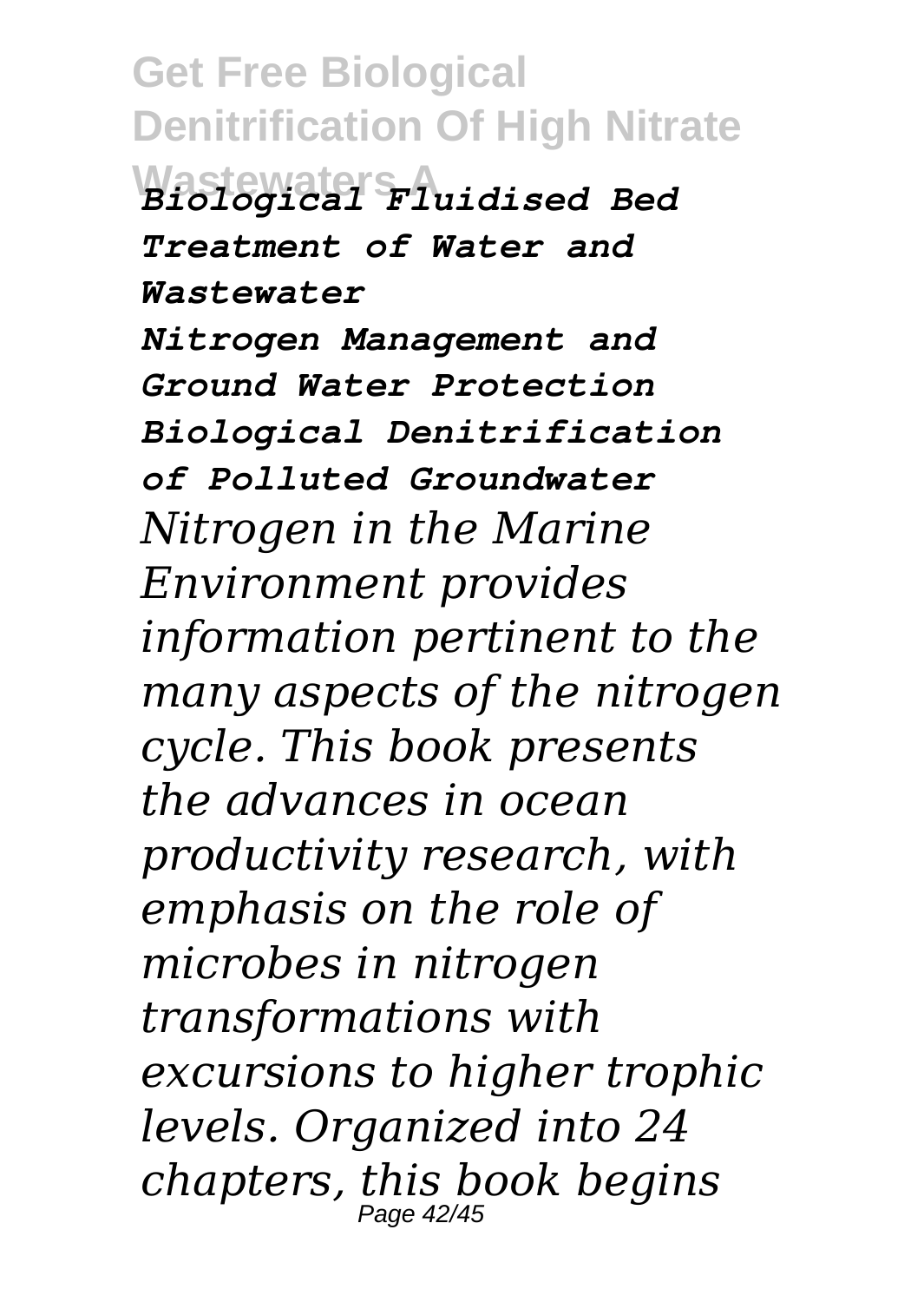**Get Free Biological Denitrification Of High Nitrate Wastewaters A** *with an overview of the abundance and distribution of the various forms of nitrogen in a number of estuaries. This text then provides a comparison of the nitrogen cycling of various ecosystems within the marine environment. Other chapters consider chemical distributions and methodology as an aid to those entering the field. This book discusses as well the enzymology of the initial steps of inorganic nitrogen assimilation. The final chapter deals with the philosophy and application* Page 43/45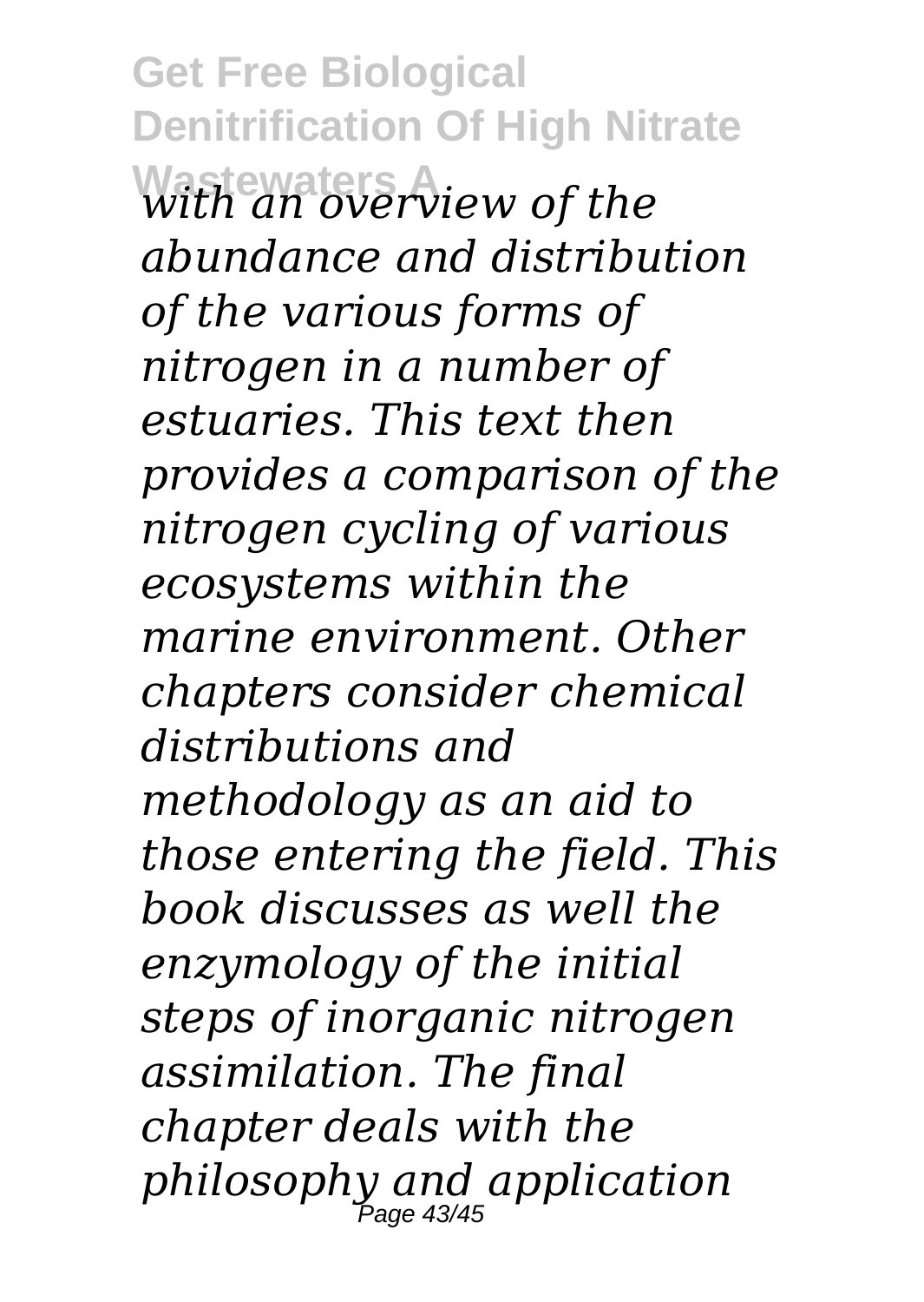**Get Free Biological Denitrification Of High Nitrate Wastewaters A** *of modeling as an investigative method in basic research on nitrogen dynamics in coastal and open-ocean marine environments. This book is a valuable resource for plant biochemists, microbiologists, aquatic ecologists, and bacteriologists. Biological Denitrification of High-nitrates Wastes Generated in the Nuclear Industry Bioremediation: Applications for Environmental Protection and Management Clean-up of Former Soviet* Page 44/45